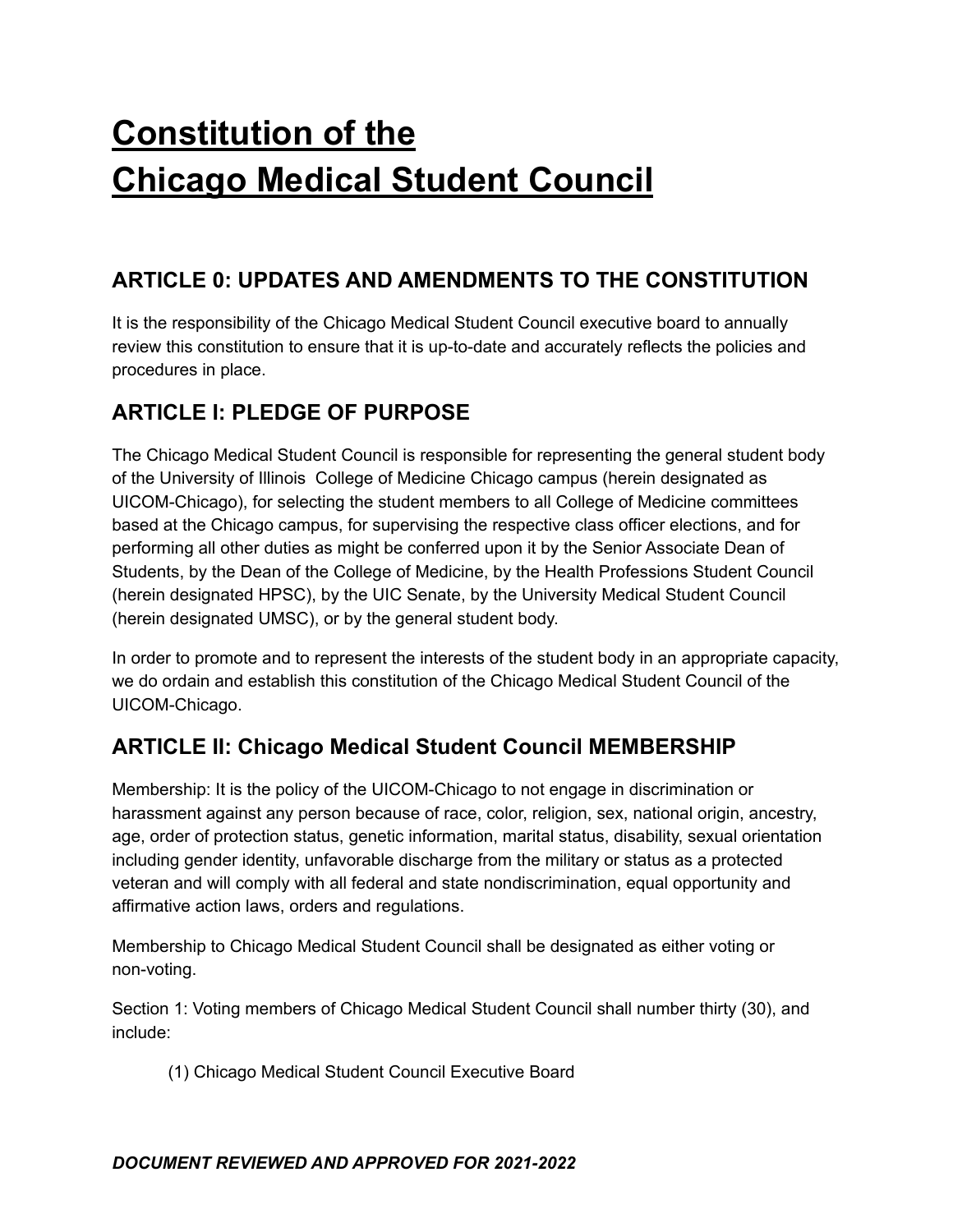- (a) President
- (b) Vice President of Curriculum
- (c) Vice President of Student Life
- (d) Vice President of Communications
- (f) Treasurer
- (g) Chicago Medical Student Council Head Alumni Representative
- (h) Secretary
- (i) Health Fair Coordinator
- (j) Student Leadership Coordinator
	- (k) Webmaster
	- (l) LMSA Chicago Medical Student Council Representative
	- (m) SNMA Chicago Medical Student Council Representative
- (2) Chicago Medical Student Council Ad Hoc Committees- Presidents
	- (a) Student Diversity and Inclusion Committee (one vote)
	- (b) Student Wellness and Resiliency Committee (one vote)
- (3) Elected Class Officials
	- (a) President (one vote per class)
	- (b) Vice President (two votes per class)
	- (c) Treasurer (one vote per class)

Section 2: Non-voting members of Chicago Medical Student Council shall include:

(1) Voting and non-voting Student Representatives to College of Medicine Committees (refer to Section 3)

(2) Ad hoc Chicago Medical Student Council Committees (excluding Presidents) (refer to Section 4)

(3) Current class board members, including Social Chairs, Class UMSC representatives, Class Alumni Representatives, Historian, and Class Webmaster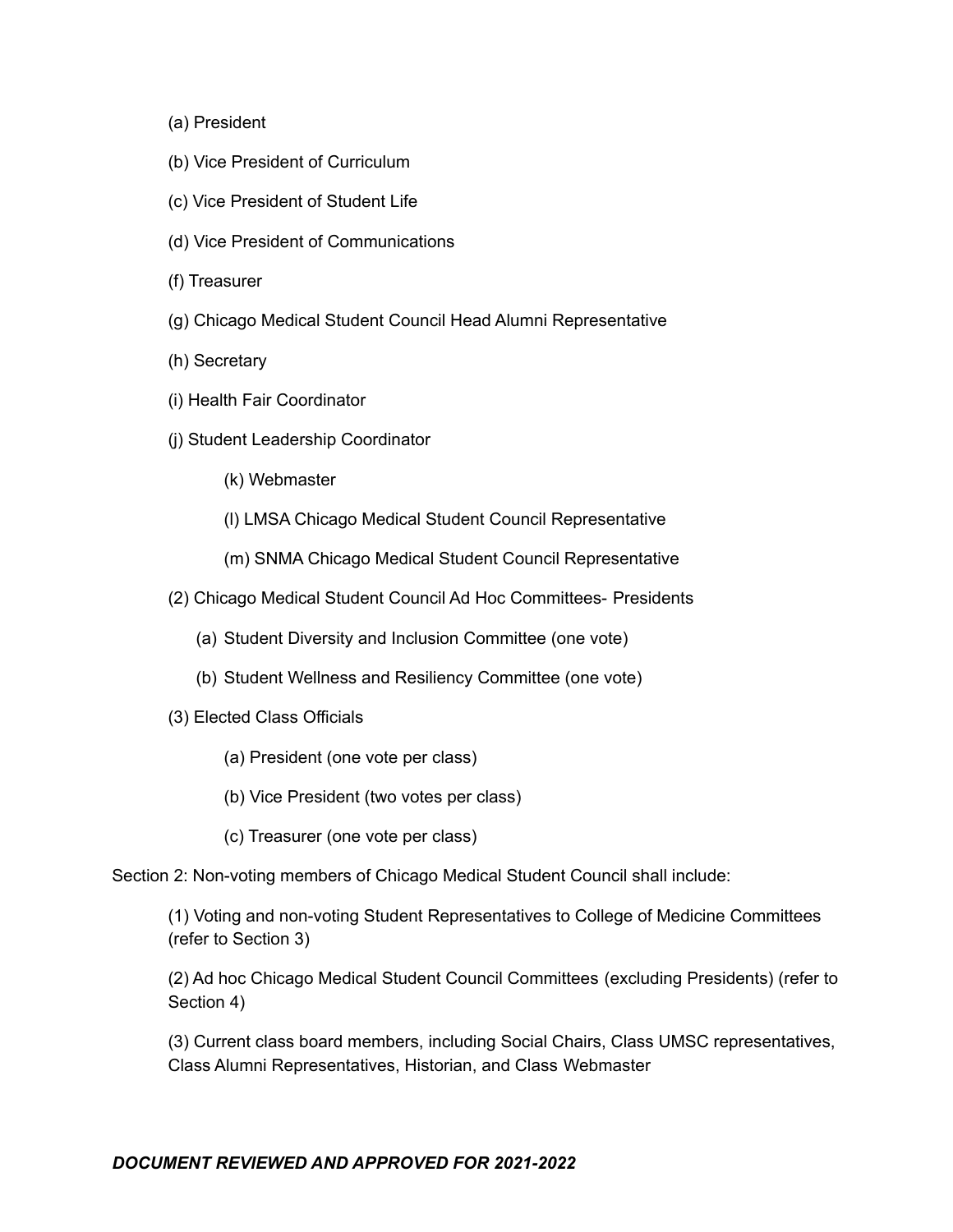(4) Leaders (or designated representatives) of student organizations actively affiliated with Chicago Medical Student Council

(5) Immediate past president of each class

(6) President of UMSC

(7) The two Chicago Medical Student Council representatives to the HPSC and any UIC-COM student on the HPSC executive board.

(8) Any student who has attended 50% or more of Chicago Medical Student Council General Body Meetings

(9) Members of the Student Curricular Board (SCB)

Section 3: Voting

(1) Quorum

A majority (51%, or 14) voting members during the regular academic year, must be present for any vote in order to have quorum.

(2) Proxy voting

Proxy voting shall be allowed only in the case of notification given to the Chicago Medical Student Council President prior to Order being called at the start of the meeting. An individual may only carry 1 proxy vote (for a maximum of two votes: their own and a proxy vote). Any voting or non-voting member of Chicago Medical Student Council is able to carry a proxy vote. Designated individuals for a proxy vote must retain the same class of the original voting member.

Section 4: Academic Year

(1) M1 Academic Year

The definition for the M1 academic year shall herein be from August after Orientation week until the following June.

(2) M2 – M4 Academic Years

The definition for the M2-M4 academic years shall herein be from April until the following April.

# **ARTICLE III: DUTIES AND RESPONSIBILITIES OF Chicago Medical Student Council MEMBERS**

Section 1: Executive Board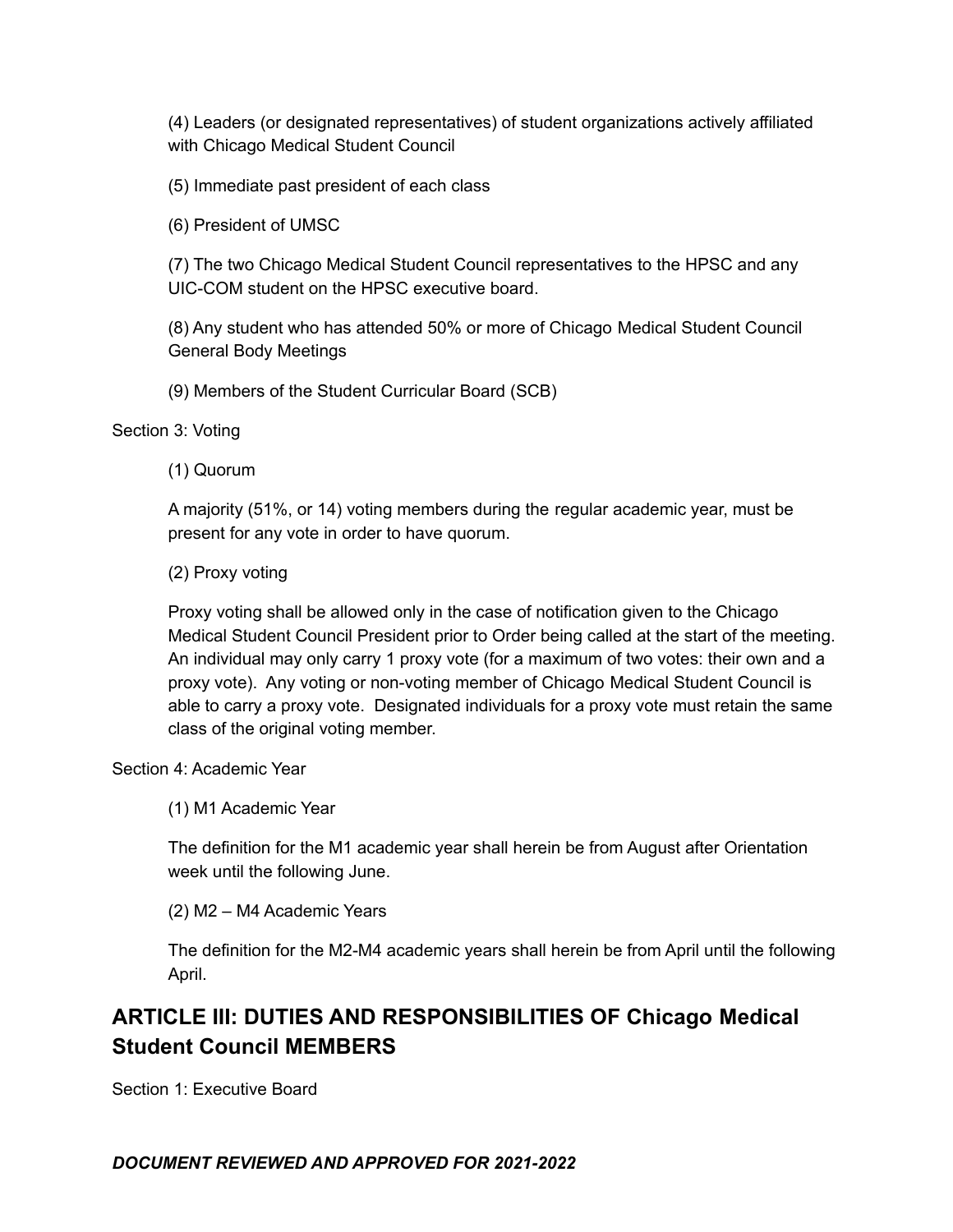The Chicago Medical Student Council executive board shall include the President, Vice President of Curriculum, Vice President of Student Life, Vice President of Communications, Treasurer, Head Alumni Representative, Secretary, Health Fair Coordinator, Leadership Series Coordinator, Webmaster, and faculty advisor.

# (1) President

The president of Chicago Medical Student Council establishes a schedule of meetings;; directs the Chicago Medical Student Council meetings; acts as a liaison between the student body and the faculty and administration; reviews all correspondence from Chicago Medical Student Council; tracks progress of Chicago Medical Student Council projects; performs all other appropriate responsibilities that might be encountered; is ultimately responsible for ensuring that the duties of Chicago Medical Student Council and Chicago Medical Student Council officers are fulfilled; acts on behalf of the student body as a representative on the Alumni Council; and annually reviews and leads committee on updates to Chicago Medical Student Council constitution.

#### (2) Vice President of Curriculum

The vice president of curriculum (VPC) of Chicago Medical Student Council chairs the committee that selects student representatives for all UICOM-Chicago academic committees (Phase 1, Phase 2/3, M3/M4, Curriculum, Chicago Student Promotions, USMLE Preparedness) along with the Student Curricular Board (SCB). The VPC also assists in the appointment of student representatives from the Chicago campus to college-wide committees including instruction & appraisal (CCIA), research (CCR), student awards and scholarships (CCSAS), and student promotions (CCSP) as per the University Medical Student Council (UMSC) constitution. The VPC will also assist in appointing the health fair coordinator and leadership series coordinator (led by the vice president of student life) and webmaster (led by the vice president of communications) concurrently in the Fall of their term. The VPC submits a list of all voting and non-voting representatives to the appropriate deans and staff members in the Office of Student Affairs and Curricular Affairs and presents academic committee reports when a representative is absent from the Chicago Medical Student Council meeting. The VPC sets the agenda for the SCB executive board and organizes Curricular Town Halls, forms and dissolves curricular focus groups, and disseminates important curricular updates to the College of Medicine student body.

#### (3) Vice President of Student Life

The vice president of student life will oversee the operations of student organizations and oversee the ad hoc committees. The vice president of student life is responsible for overseeing the Specialty Outreach Chair (SOC) position for Speciality Interest Groups, including regular meetings with the Dean for Advising and Career Planning and the Director of Career Services. Guidance of student organizations, and ensuring effective collaboration and communication between relevant organizations and ad hoc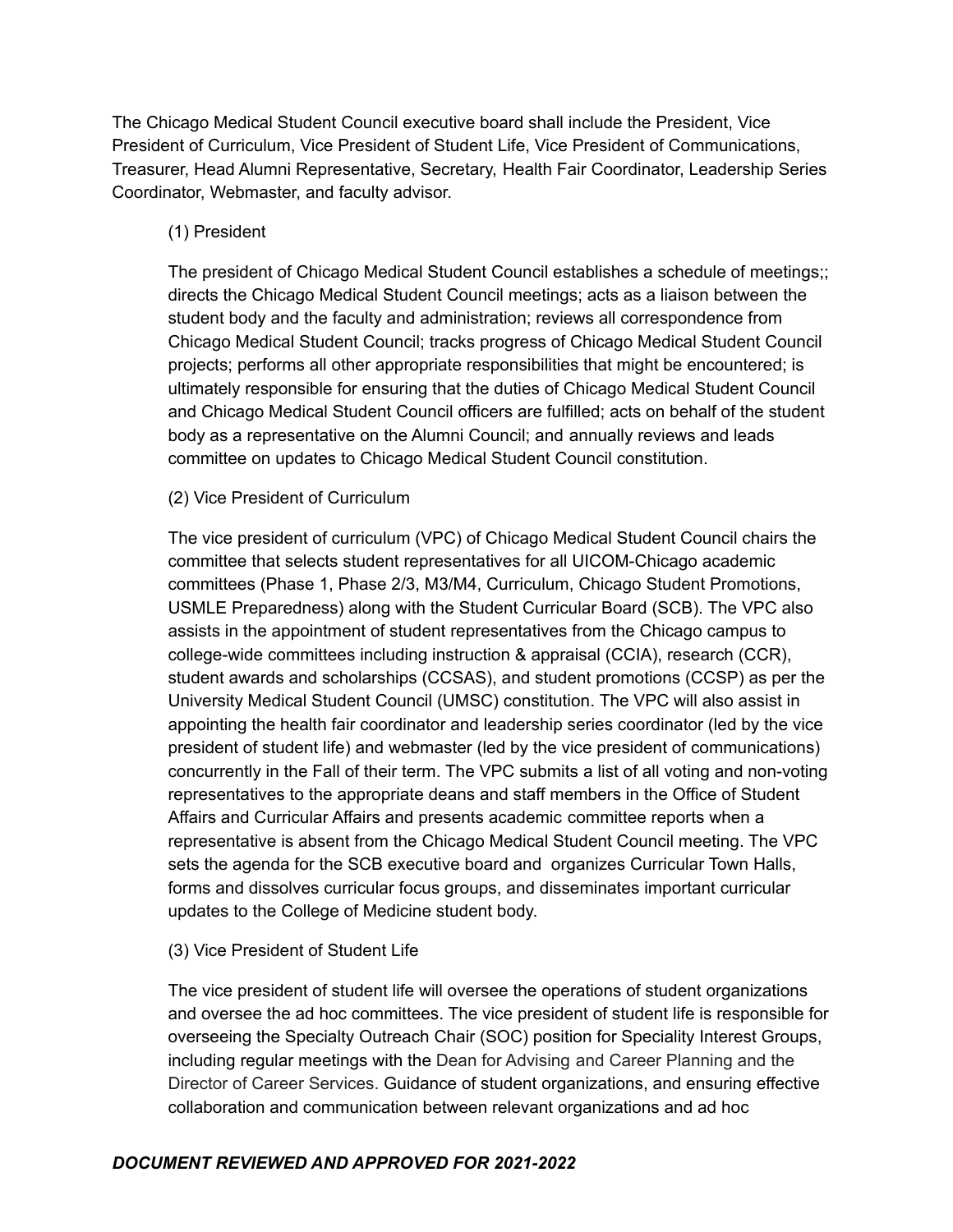committees, is a core responsibility of the position. The position will oversee and utilize the help of Treasurer, Chicago Medical Student Council Head Alumni Rep, Health Fair Coordinator, Student Leadership Coordinator, and Webmaster to effectively accomplish its goals. The vice president of student life will assist in the planning of the M1 orientation student activities fair. The vice president of student life will oversee the student organization affiliation process with Chicago Medical Student Council and work with the Vice President of Communications and Webmaster to ensure an updated Chicago Medical Student Council event calendar.

# (4) Vice President of Communications

The vice president of communications will oversee the flow of information between students, staff, faculty, and administration within and across campuses To accomplish this, the position will entail serving as the editor-in-chief of the quarterly Chicago Medical Student Council newsletter, *The Medical Messenger,* in tandem with other members of the Chicago Medical Student Council executive board, moderating and optimizing the U of I College of Medicine Slack workspace, working with the Webmaster for strategic messaging on the Chicago Medical Student Council website and social media pages (Facebook and Instagram), collaborating with the Secretary to create engaging minutes for General Body Meetings, and leading other communications-related projects including but not limited to creating and administering surveys, planning college-wide announcements, creating marketing material for prospective students, onboarding M1s to Slack, and increasing visibility of campus resources. Furthermore, the position will oversee and utilize the help of the eight (8) total representatives chosen to represent each Class Board at UMSC and the two (2) HPSC representatives to compile monthly updates of HPSC, UMSC and Senate agendas one week before each scheduled Chicago Medical Student Council General Body Meeting. The position will be responsible for complying with the HPSC, UMSC and Senate constitutions in order to designate proper proxies and coordinate attendance to all of the meetings. The position will require attendance ato the first meeting of the academic year for HPSC, UMSC and the Senate in order to establish a relationship with each body. Thereafter, it will be at the discretion of the vice president to create a reliable system of communication between all representatives. The position will also require attendance at the first meeting of the academic year for the UMSC Executive Board in addition to attendance at meetings held thereafter.

# (5) Treasurer

The treasurer of Chicago Medical Student Council manages the budget and expenditures of Chicago Medical Student Council, establishes an annual fiscally sound budget which is subject to approval by the Chicago Medical Student Council executive board and the Senior Associate Dean of Students, presents a treasurer's report at each Chicago Medical Student Council meeting, and ensures the appropriate and expedient management of moneys to respective parties. The treasurer also is responsible for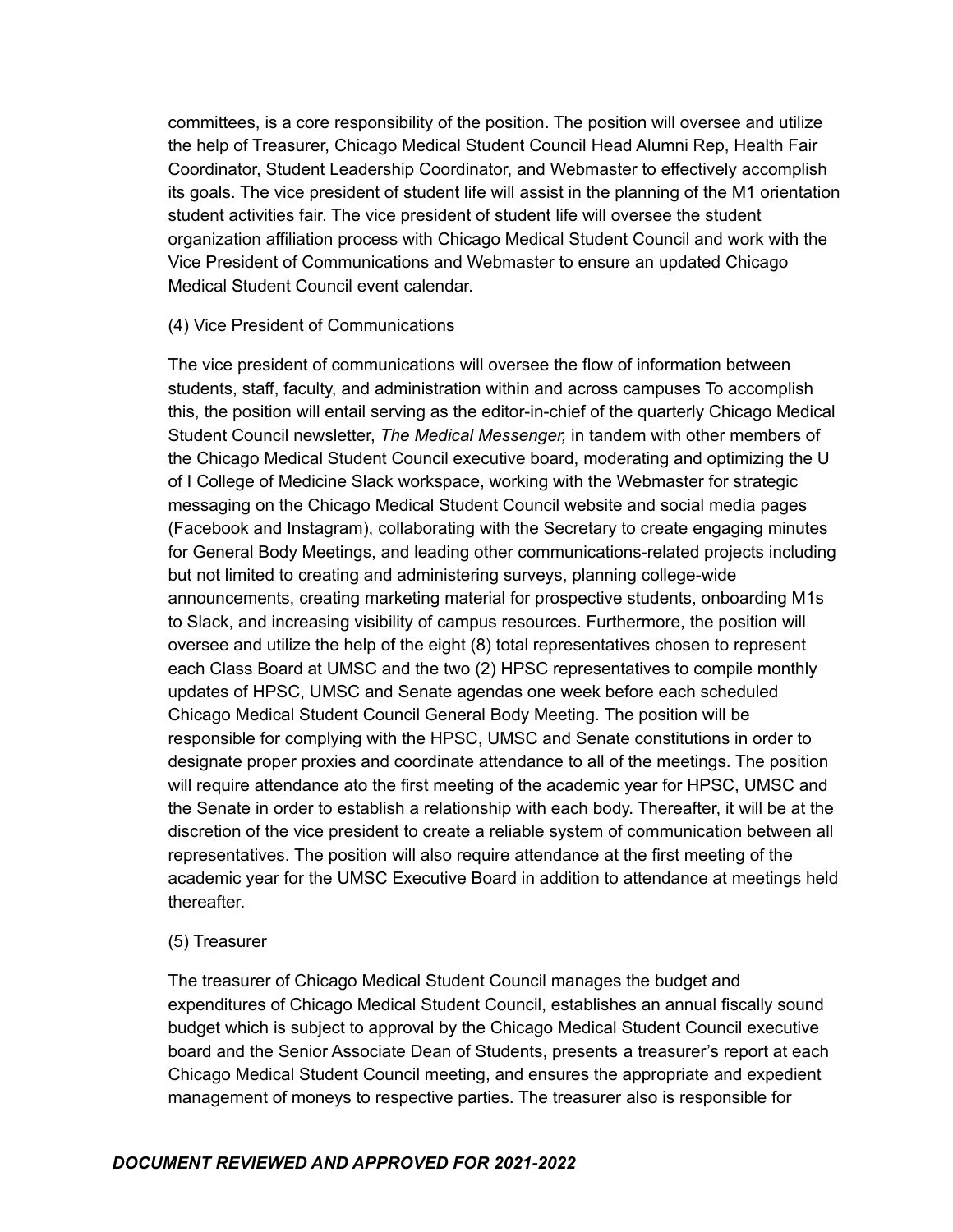obtaining food and drinks for Chicago Medical Student Council meetings. The treasurer will also be responsible for helping organize the student organization orientations in regards to funding access, presenting the executive board's suggestion for allocating funds to the general student body, and approving funding requests for student organizations. The treasurer will serve as the main liaison between the Office of the Dean of Students, Center for Student Involvement, Chicago Medical Student Council, and COM student organizations regarding all issues relevant to funding and funding opportunities.

Handling of Funds: All monies collected on/off campus associated with this organization, MUST BE DEPOSITED into the organization's COF account.

# (6) Chicago Medical Student Council Head Alumni Representative

The Head Alumni Representative to Chicago Medical Student Council is responsible for attending all the Alumni Council meetings; for overseeing class Alumni representatives; for voting on Alumni issues on behalf of Chicago Medical Student Council and the UIC-COM medical student body at Alumni Council meetings; for conveying pertinent Chicago Medical Student Council and Chicago campus issues to the Alumni Council; for presenting a report summarizing the events of Alumni meetings at Chicago Medical Student Council meetings; for organizing student participation at the annual Alumni Reunion; for extrapolating pertinent student issues in the biannual Alumni Magazine; and for facilitating communication between the class Alumni representatives and the Alumni Council members.

# (7) Secretary

The secretary of Chicago Medical Student Council is responsible for maintaining a contact list for all voting and nonvoting members; for recording the minutes of each meeting; for distributing agendas, prior meeting minutes, and other documents to all members; ensuring distribution of Chicago Medical Student Council reports to each class; for maintaining a collection of all pertinent Chicago Medical Student Council reports. The secretary will also be responsible for reserving a room for each general body meeting. If the general body meeting is a social-distanced video-conferencing meeting, the secretary will be responsible for scheduling that meeting over Zoom and distributing the link with the agenda prior to the meeting. The secretary will be responsible for organizing a Dialogue with the Deans event at the discretion of the Chicago Medical Student Council board when there is a substantial matter that the student body needs to discuss.

\*Note: The following three student positions will be preferentially reserved for first-year students via an appointment process conducted by Chicago Medical Student Council at the beginning of the academic year, although may be given to upperclassmen at the discretion of the Chicago Medical Student Council Executive Board.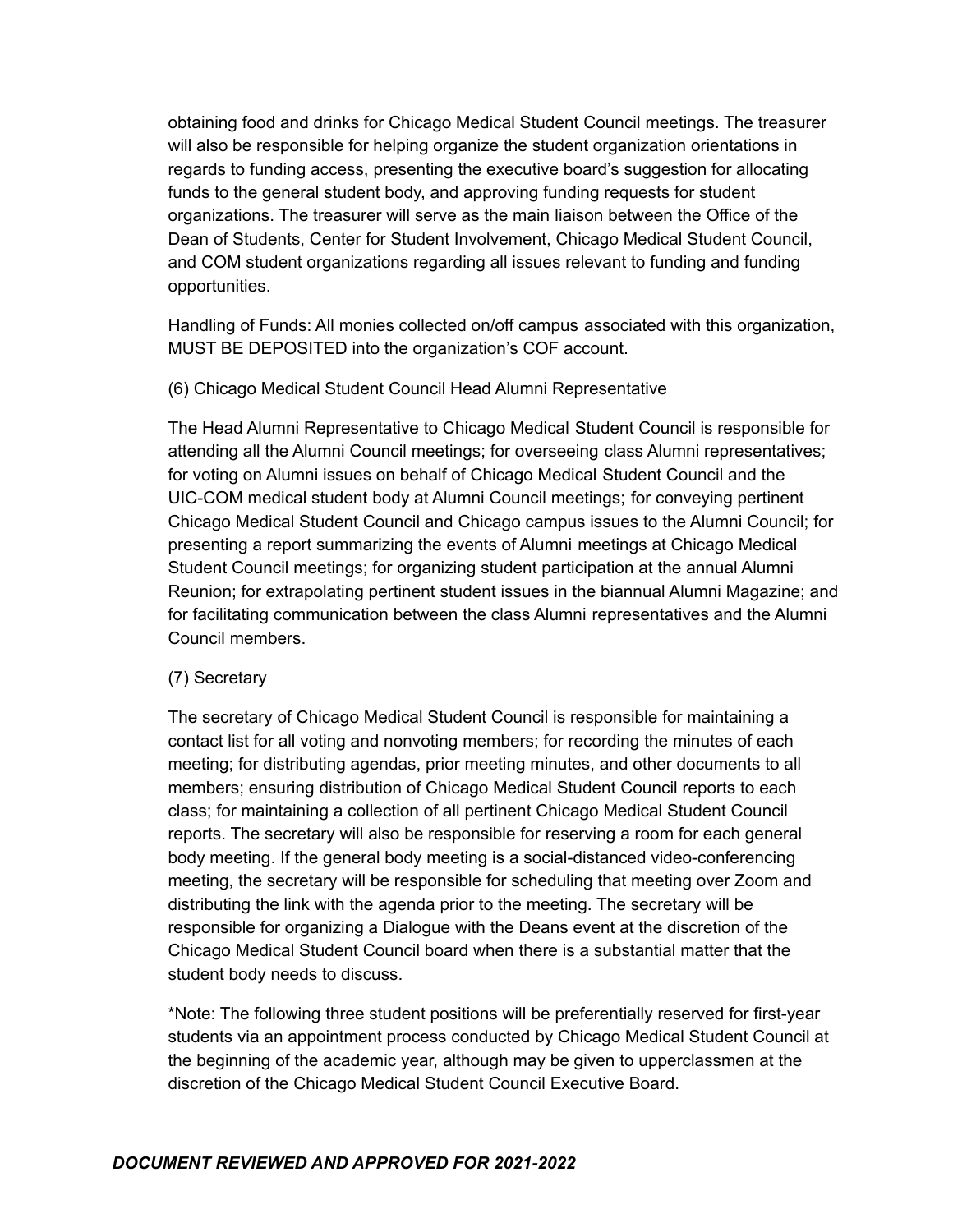#### (8) Health Fair Coordinator

The health fair coordinator is responsible for maintaining and organizing the stock of supplies, preparing supplies, and helping student organizations on campus to prepare for health fairs. Collaborate with the VP of Student Life to annually assess needs of the student organizations that conduct health fairs. especially around linguistic diversity and access. The health fair coordinator will report to the VP of Student Life.

# (9) Student Leadership Coordinator

The student leadership series coordinator is responsible for working with the VP of Student Life to run the annual spring student organization orientation. The student leadership coordinator plans the Student Awards Night and encourages recognition of outstanding student leaders in the UICOM-Chicago community as well as outstanding student organizations throughout the year. The student leadership coordinator plans initiatives to honor student leaders and engage students, collaborating with the Webmaster, Vice President of Student Life, and the Vice President of Communications.

#### (10) Webmaster

The webmaster is responsible for developing and maintaining the Chicago Medical Student Council website and social media pages (Facebook and Instagram) to promote the visionand goals of Chicago Medical Student Council. The webmaster is responsible for obtaining meeting minutes from the Secretary and posting them within two weeks after each meeting. The webmaster will work with class board historians to maintain a repository of student photos and to update class board positions on the website at the beginning of each term. The webmaster will work with the Vice President of Student Life to update the list of Chicago Medical Student Council-affiliated student organizations on the website and will work with the Vice President of Curriculum to update the Student Curricular Board section of the website. The position is also responsible for posting all relevant news, events, and updates in a timely fashion on the website (ie, Dialogue with the Deans, Curricular Changes, Chicago Medical Student Council Newsletter, etc.). For the social media pages, the webmaster must keep a consistent schedule to post relevant news, events, and student highlights to engage with the Chicago student body.

# (11) LMSA Chicago Medical Student Council Representative

Each academic year, Latino Medical Student Association (LMSA) will internally select a member to serve as the Chicago Medical Student Council Representative. This student will serve as a liaison between LMSA and Chicago Medical Student Council; communicate relevant updates to both groups; attend Chicago Medical Student Council executive board meetings, Deans Meetings, and GBMs; and vote on Chicago Medical Student Council issues.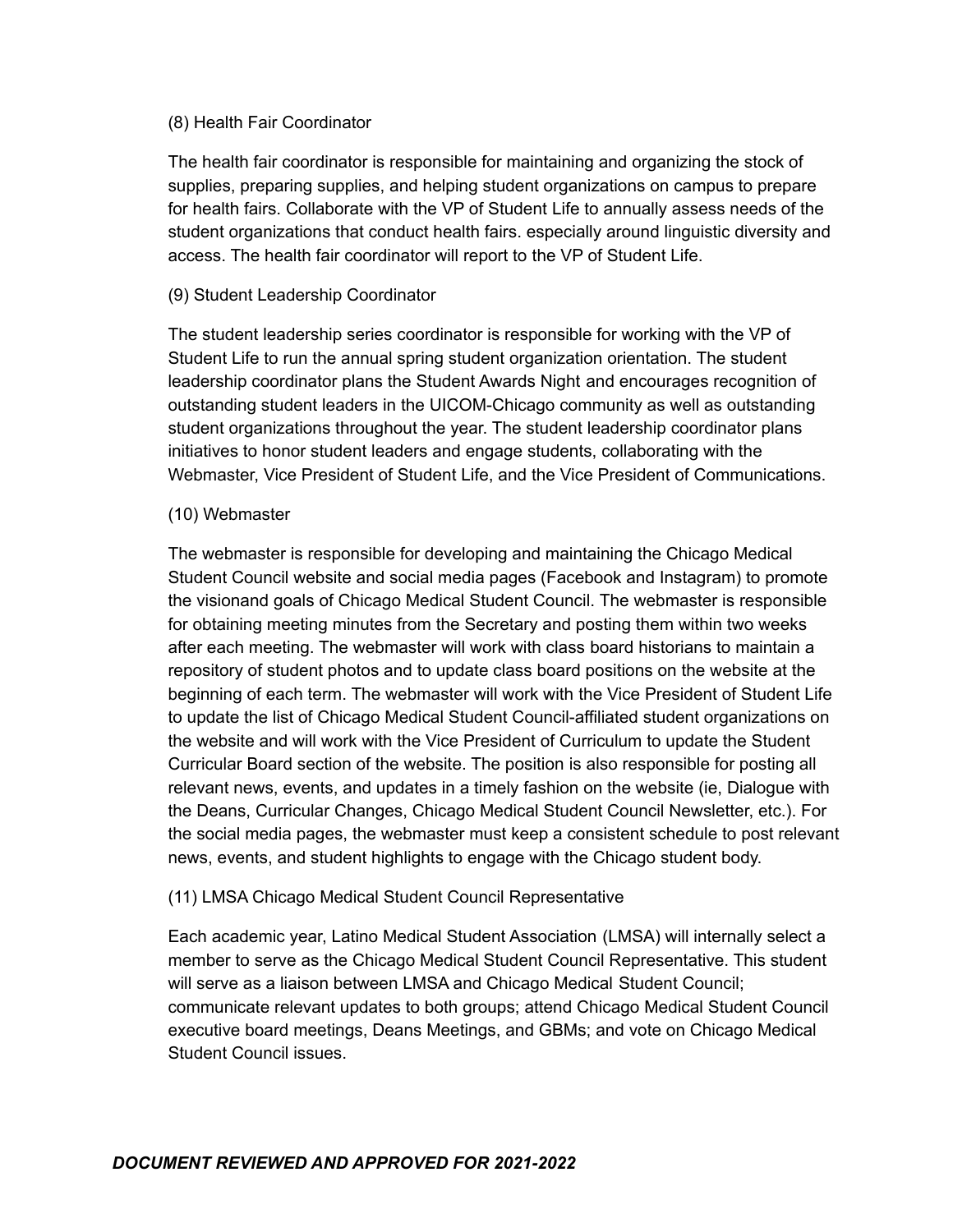# (12) SNMA Chicago Medical Student Council Representative

Each academic year, Student National Medical Association (SNMA) will internally select a member to serve as the Chicago Medical Student Council Representative. This student will serve as a liaison between SNMA and Chicago Medical Student Council; communicate relevant updates to both groups; attend Chicago Medical Student Council executive board meetings, Deans Meetings, and GBMs; and vote on Chicago Medical Student Council issues.

# (13) Faculty Advisor

The advisor to Chicago Medical Student Council is to be well-informed of faculty, student and administrative goals of medical education and of this College of Medicine. The advisor is expected to offer appropriate guidance and counsel in obtainment of Chicago Medical Student Council endeavors and to act as a liaison between Chicago Medical Student Council and the faculty and administration.

# Section 2: Class Officers

In general, class officers are responsible for representing their class at Chicago Medical Student Council, Dialogue with the Deans, and other faculty/administration/student meetings; for informing their class members of the issues discussed at these meetings; for orienting the following class' officers to the next academic year; and for fulfilling all other appropriate responsibilities that might be encountered. While the final role of each class officer is to be defined by both the demands of the class and his or her position, common duties are described below. Class officers shall also perform any duties as set upon them from the class president, Chicago Medical Student Council executive board, or the general class body.

# (1) President

The class president establishes a schedule of class board meetings; develops the meeting agenda; directs the class board meetings; acts as a liaison between the class and Chicago Medical Student Council, faculty and administration; attends all Chicago Medical Student Council meetings; sits on the selection committee for College of Medicine Committee Representatives; reviews all correspondence from the class board; performs all other appropriate responsibilities that might be encountered; and is ultimately responsible for ensuring that the duties of the class board and class board members are fulfilled.

(2) Vice Presidents (2)

The vice presidents mainly function in a supportive role and help the other class officers accomplish their duties, and attend all Chicago Medical Student Council meetings. The plurality winner will be awarded the UIC Senate position [Article III, Section 2, subsection 5] and the plurality runner-up will be the facilities representative for each class. The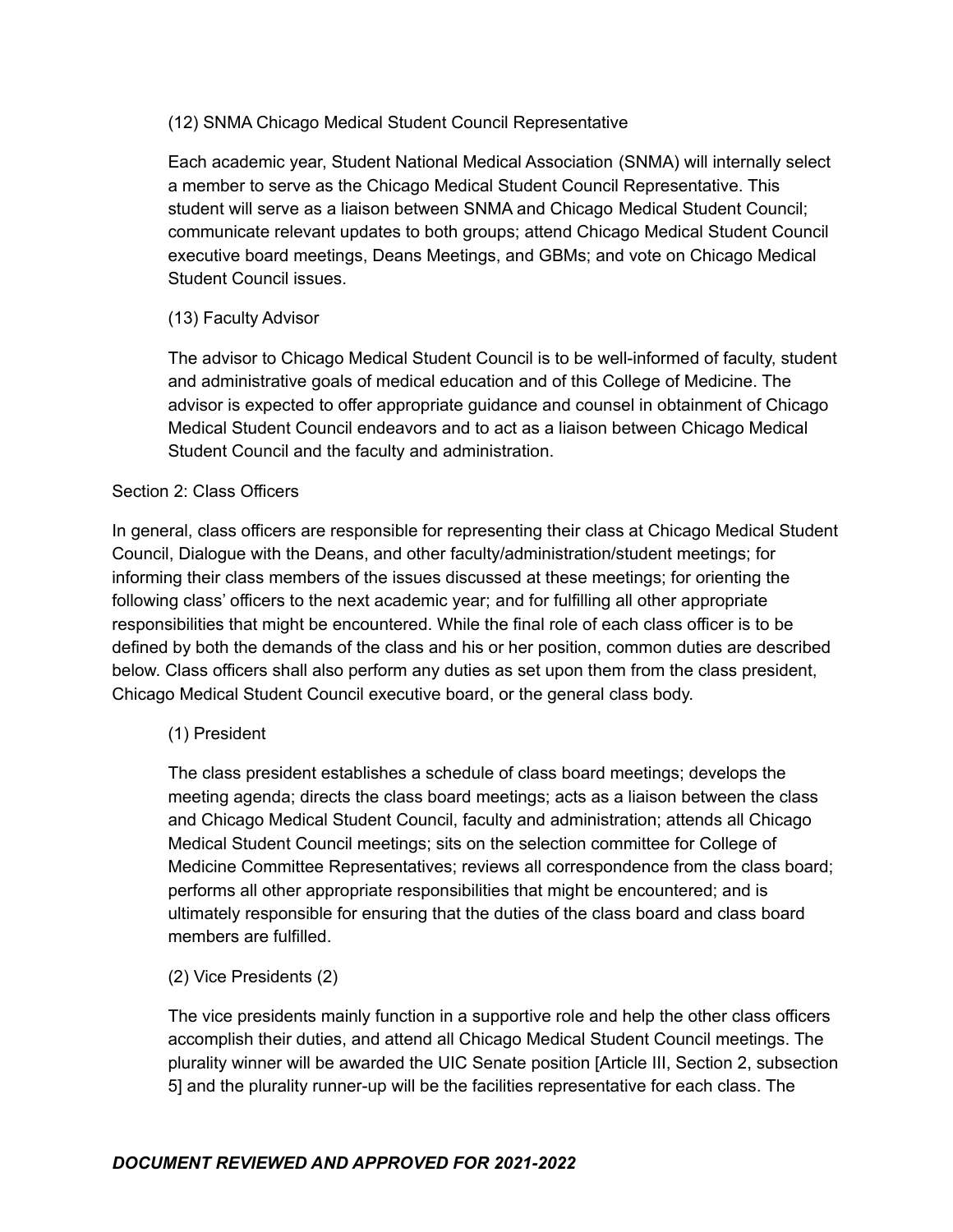President will have the power to switch the roles of the two VPs if they so wish or if the president deems as necessary. In the M1 year, the vice presidents have the additional responsibilities of developing mock laboratory practical exams. Additionally, one of the VPs will serve as the Advising House Liaison for their class (see below).

(i) UIC Senate position

The UIC Senate is a University-wide governing body composed of faculty and student representatives which address University-wide issues. During the Spring term of M1 year, the plurality winner of the VP position of the Class Board will be awarded the UIC Senator position. The term will begin the first day of the Fall Semester of the M2 year through the Spring Semester of the M2 year. The plurality winner of the M3/M4 VP will then be awarded from the first day of Fall Semester of M3 year through the Spring Semester of M4 year.

The names of all three active senators will be sent by the VP of Communications to the Secretary of HPSC annually before the end of Spring Semester. Submission of this list is a requirement for funding from the HPSC.

UIC Senators are responsible for fulfilling the position's responsibilities as outlined by the UIC Senate Constitution and Bylaws which include attending all meetings of the full Senate and representing the COM as a voting member. Meetings occur approximately three times a semester on the UIC East Campus. As part of the senate, senators will also be required to participate in some Senate Committee activities. The senate meeting times and location are posted at the beginning of each semester. The senator is responsible for reporting the activities of the UIC Senate in a summary to the VP of Communications, within a week following full senate meetings.

To be eligible for the Senate position, students must be candidates for a degree at the UICOM-Chicago and must be registered in a course or courses for credit at the University during the semester in which the election is held. To be elected to the Senate, students must be qualified electors. They must be in good academic standing as defined by the department and college in which they are enrolled. If the VP of the class is not eligible for the Senator position, it will be awarded to the second Class VP. If neither VPs are eligible, it will be at the discretion of each Class Board's President to appoint a new one.

(ii) Facilities Representative

The Vice President chosen to serve as the facilities representative will attend the biweekly COM Education Operations Meetings, which involves staff involved in building and information technology (IT)-related issues to discuss current and pending updates to operations at the College of Medicine. The purpose of this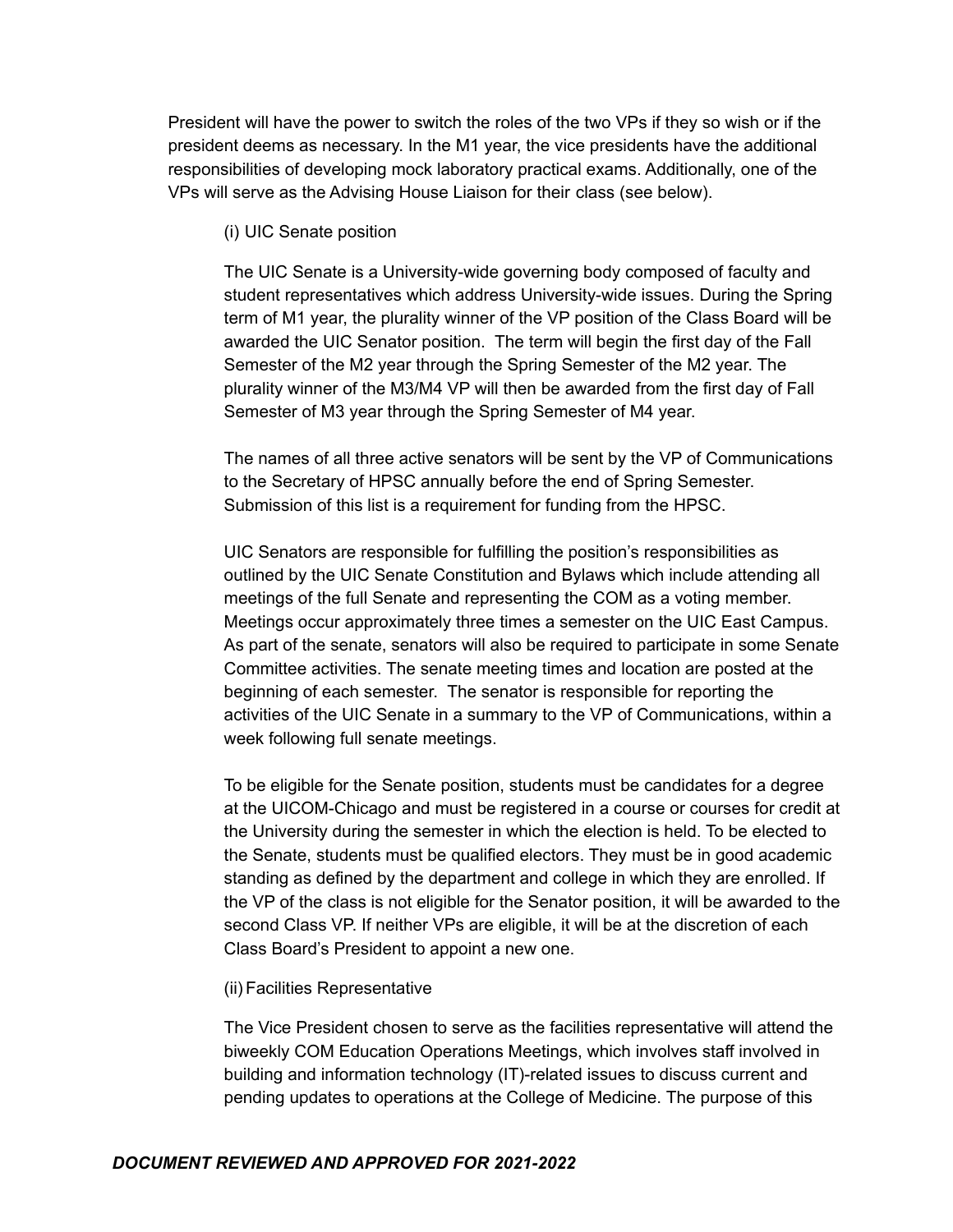student representation is to increase communication between the staff and student body and provide input on initiatives being made. The Vice President will then convey these updates to the student body through both class board and Chicago Medical Student Council.

#### Advising House Liaison

The Advising Houses Liaison (AHL) is responsible for serving as a bidirectional line of communication between the advising houses, Class Board, and Chicago Medical Student Council. Once elected, the AHL will work with Physician House Advisors to coordinate yearly House Representative elections for each of the 8 houses, thus forming the Advising Houses Board. The AHL will lead Advising Houses Board meetings 1-3 times a semester and report updates to the Class Board and Advising Houses Task Force. Importantly, to eliminate any potential conflicts of interest, the AHL is not eligible to hold a House Representative position while they are in office.

# (3) Treasurer

The treasurer is responsible for maintaining class funds and accounts; attends all Chicago Medical Student Council meetings; providing monthly updates on account balances, preparing class budgets, and coordinating with social chairs collection of funds at any fundraising activities.

# (4) Secretary

The secretary is responsible for attending all Chicago Medical Student Council meetings and providing the class with a summary of what occurred at the Chicago Medical Student Council meeting. The secretary also helps develop, distribute, collect and process any class surveys proposed by the class board and Chicago Medical Student Council. The secretary is responsible for attending, taking minutes at all class board meetings, and providing a summary to the class board in a timely fashion.

#### (6) Social Chairs (2)

The social chairs' responsibilities are to facilitate cohesion amongst the class by organizing and hosting class parties and social functions. The social chairs can collaborate with the philanthropy chair to host charity events and/or fundraisers. The social chairs and treasurer will coordinate to collect funds at social fundraisers. The M4 class social chairs are responsible for organizing the M1 Charity Auction. The M2 class social chairs are responsible for overseeing the College of Medicine Winter Ball. The M4 class social chairs are responsible for coordinating Match Week events.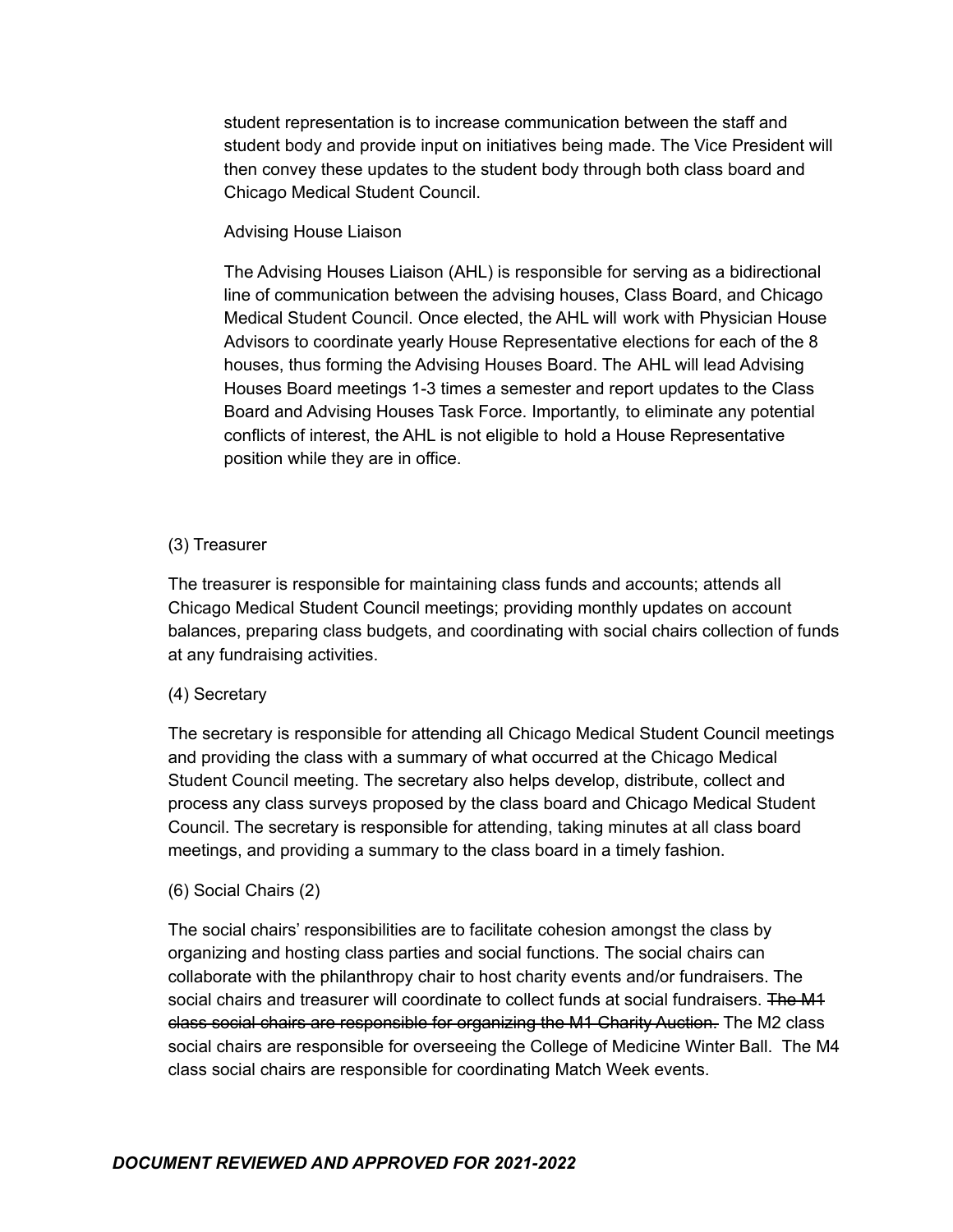# (7) Class UMSC Representatives (2)

The class UMSC representatives are responsible for attending three out of the four UMSC meetings held at the different campuses, including the Chicago campus meeting, and representing the Chicago campus in discussions at UMSC meetings. The representatives are also responsible for reporting the activities of UMSC in a summary to their class and class board in a timely fashion. The class UMSC representatives report directly to the Chicago Medical Student Council VP of Communications and their respective class board.

# (8) Class Alumni Representatives (2)

The class alumni representatives' main responsibility is to represent their class during the annual Alumni Reunion/ Homecoming and other alumni events, including Chicago Alumni Mixers. Other responsibilities include working with the Chicago Medical Student Council Alumni Representative to assist with Medical Alumni Council tasks, facilitate student- alumni interactions, and encourage student awareness of Alumni Council activities. They are responsible for making sure that at least one representative from each class is at each of the quarterly Alumni Council Meetings, as well as at each of the quarterly Representative planning meetings. They report directly to the Chicago Medical Student Council Head Alumni Representative and respective class board.

# (10) Athletics Representative

The athletics representative is responsible for organizing teams and completing their registration for intramural sports. He/she must also designate a representative to attend Captain's meetings before each sport begins. Other responsibilities include notifying the class of upcoming intramural sports and reporting recent intramural results.

# (11) Historian

The historian is responsible for capturing school events throughout the year by taking pictures and/or compiling media from other individuals and organizations. He/she is also responsible for sharing photos and other media with the class in a timely fashion. The historian is also responsible for completing a media project that captures class events from the year. The historian is strongly encouraged to attend class social events and is required to have access to a camera.

# (12) Class Webmaster

The class webmaster is responsible for maintaining the aesthetics and usability of the class website. The webmaster should be contacted when a board member or faculty member would like to post anything on the class website and post the information in a timely fashion. The webmaster also works with professors and tries to obtain the latest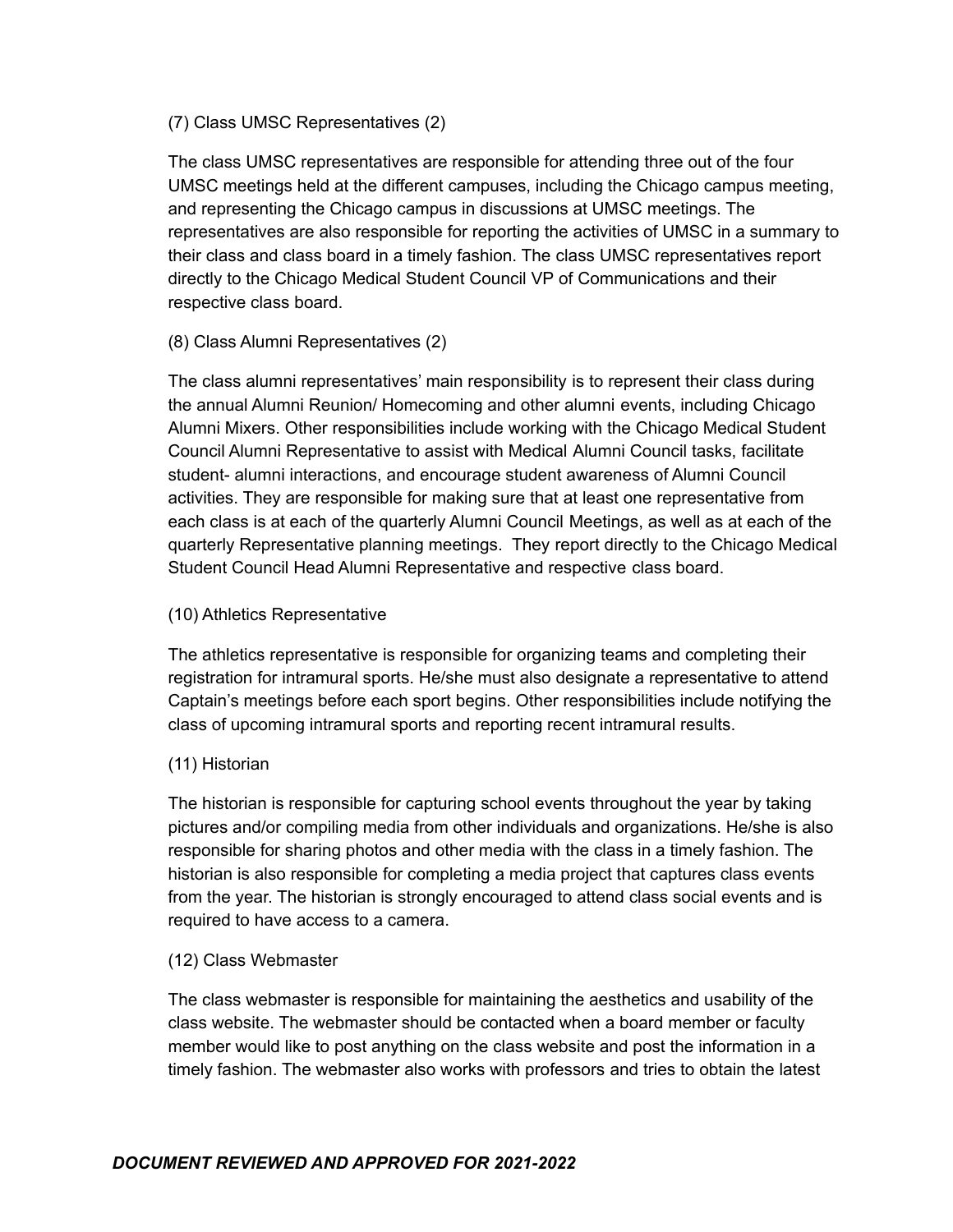teaching learning exams (TLEs) and other helpful materials for classmates. The webmaster should regularly report website usage at class board meetings.

# (13) Marketing Chair

The marketing chair is a highly collaborative position that works closely with other members of the class board to advertise class board-sponsored events, help build class and school-wide spirit, and solicit feedback from the class.

Section 3: Student Representatives to the College of Medicine Committees

# (1) Voting representative

Student voting representatives to a College of Medicine faculty-student committee are responsible for attending all of the committee's meetings, for expressing student views on topics brought up in the meetings, and are required to attend at least one Chicago Medical Student Council general body meeting per semester and one Dialogue with the Deans per academic year.

# (2) Non-voting representative

Student non-voting representatives to a College of Medicine faculty-student committee are responsible for attending all of the committee's meetings, for expressing student views on topics brought up in the meetings, and for presenting committee reports at the Chicago Medical Student Council meetings when the voting representative is absent. Non-voting representatives are required to attend all the committee meetings and at least one Chicago Medical Student Council meeting per semester and one Dialogue with the Deans per academic year.

# (3) Committee Lead

A senior student member from each College of Medicine faculty-student committee may be appointed as the Committee Lead by the Chicago Medical Student Council president and vice-president of curriculum. This individual is responsible for ensuring committee reports are given to the vice-president of curriculum in a timely fashion and presented at the Chicago Medical Student Council general body meeting; meeting announcements are distributed to each committee member and updated on the calendar; and communicating with committee secretary all necessary member lists, meeting times, and other pertinent information.

# Section 4: Ad Hoc Chicago Medical Student Council Committees

Chicago Medical Student Council reserves the right to create ad hoc committees to address current issues pertinent to the student body. Chicago Medical Student Council Executive Board will select a committee chair, which is then charged with determining eligibility and selection of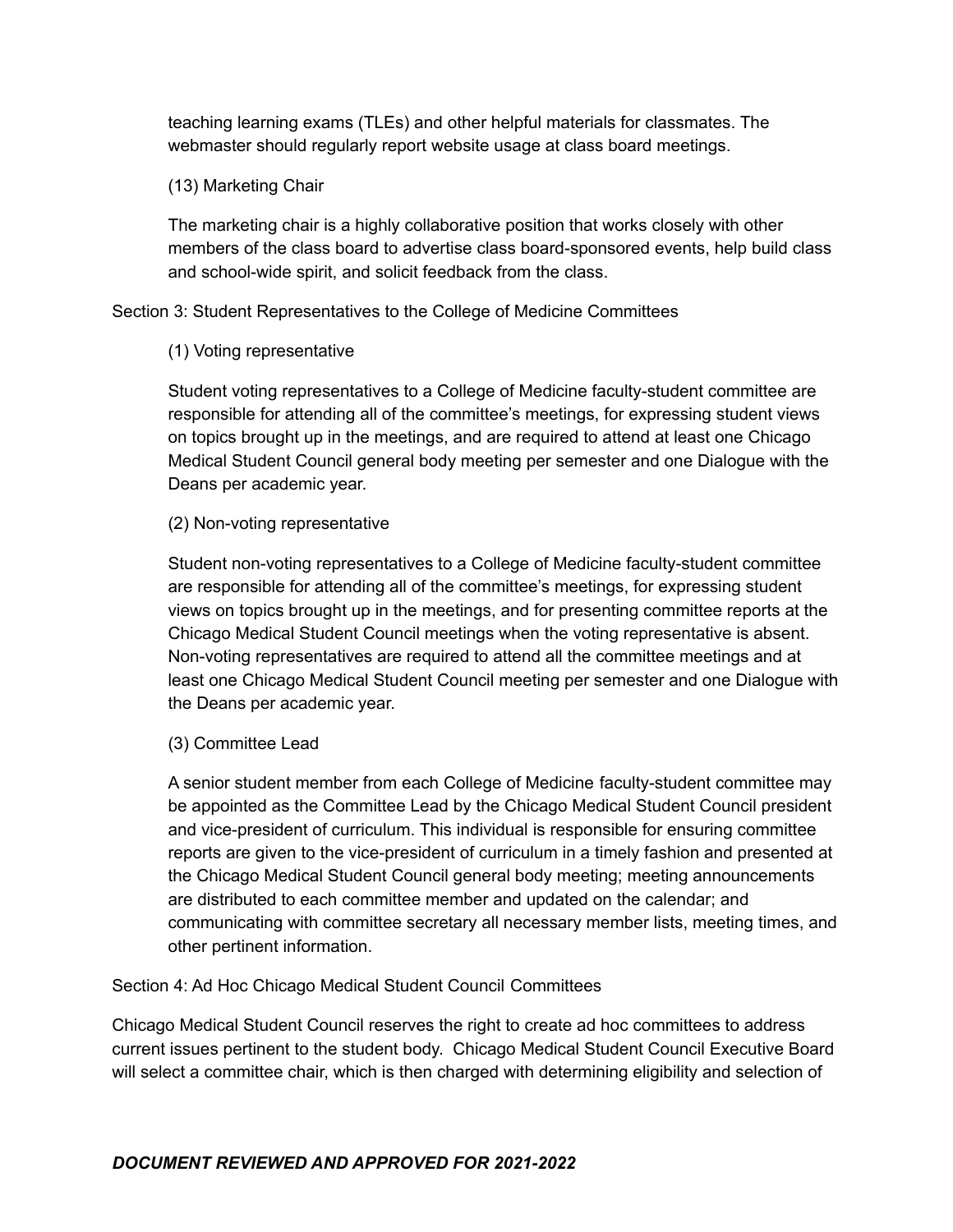committee members. Chicago Medical Student Council Executive Board will review all ad hoc committees annually and recommend continuance or dissolution of these committees.

(1) Student Wellness & Resilience Committee (SWRC)

The mission of the SWRC is to provide social and emotional support for UIC medical students throughout their academic career and to foster a community that values student wellbeing. This committee will work to help improve student wellness and increase resilience for medical students at UIC. SWRC will provide student input on the required wellness sessions incorporated into the curriculum and help to organize additional programming aimed to provide students with viable tools to tackle prevalent issues that medical students face. SWRC will also serve as a point of contact for students to voice wellness concerns and to inform students of available resources.

The SWRC will consist of a minimum of two individuals in each class in order to ensure wellness initiatives are reaching all students; however, participation and membership in the committee is open to all those who are interested. SWRC will be led by a chair or two co-chairs appointed by the SWRC committee through either an application or election process before the start of each academic year. The SWRC chair will be asked to regularly report out every other month at Chicago Medical Student Council Dean's Meetings and General Body Meetings, and will work in collaboration with the Associate Dean of Wellness & Resilience, the Office of Student Affairs (OSA), and Office of Curricular Affairs (OCA).

(2) Student Diversity & Inclusion Committee (SDIC)

The mission of the SDIC is to advocate for minority students and for improved medical education concerning health equity at UICOM-Chicago by working with administration to make institutional changes that promote a supportive and inclusive environment. It will do so by serving as a point of contact for students to voice issues related to diversity and inclusion in the College of Medicine. In addition, SDIC will work with the administration to address student concerns, improve the UICOM curriculum on issues such as social justice, health equity, unconscious biases, cultural competency, and more.

The SDIC will consist of a minimum of two individuals in each class; however, participation and membership in the committee is open to all those who are interested. SDIC will be led by a chair appointed by the executive board of Chicago Medical Student Council before the start of each academic year. The SDIC chair will report directly to the Chicago Medical Student Council VP of Student Life and President. The SDIC chair will be asked to regularly report out every other month at Chicago Medical Student Council Dean's Meetings and General Body Meetings, and will work in collaboration with the Associate Dean of Diversity & Inclusion, the Office of Student Affairs (OSA), and Office of Curricular Affairs (OCA).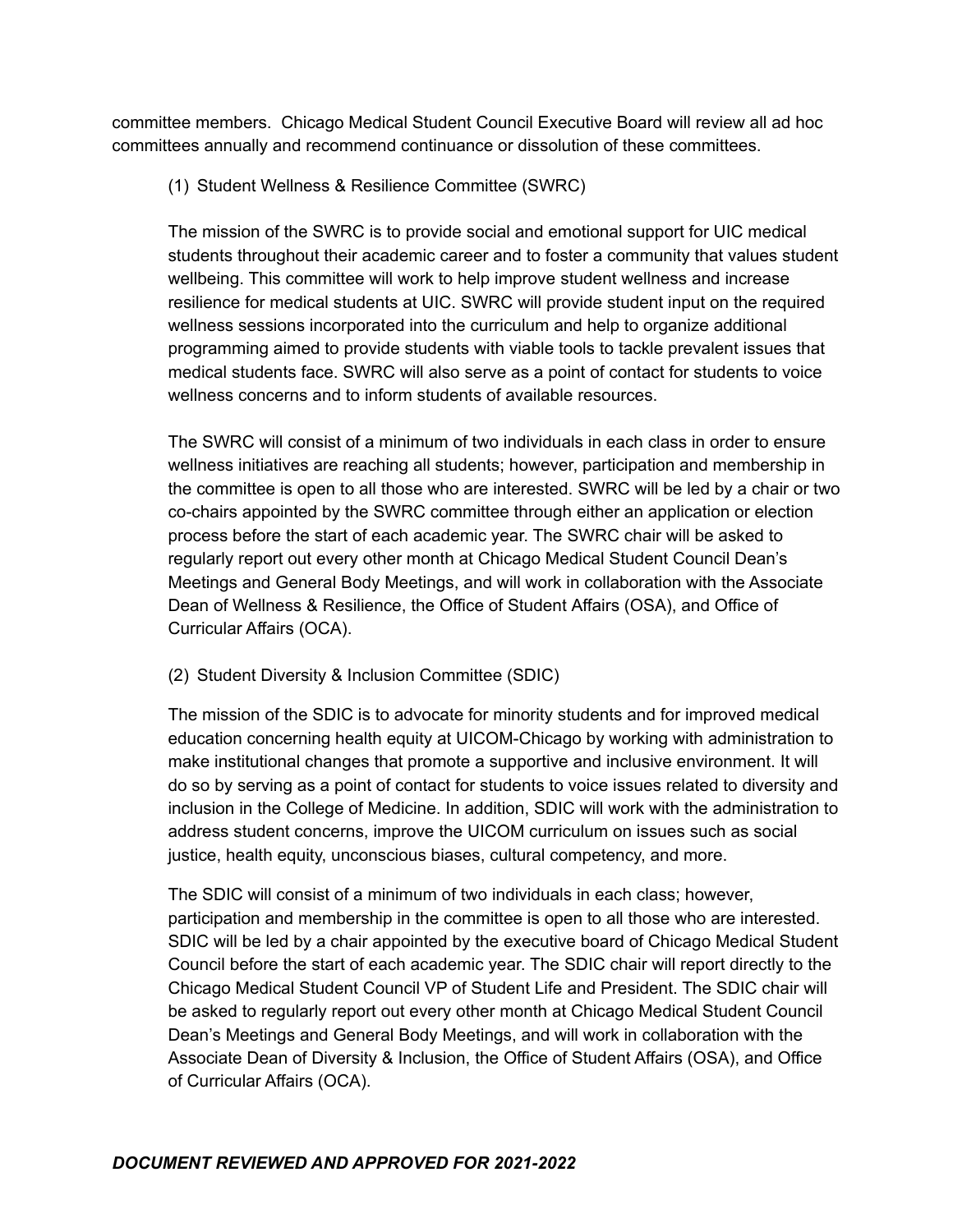#### Section 5: Student Organization Representatives

Student organization representatives are responsible for presenting information about their group's activities at Chicago Medical Student Council meetings. They also present their organization's funding request proposals to Chicago Medical Student Council for approval. They are responsible for updating the Chicago Medical Student Council calendar with all Chicago Medical Student Council funded events of their organization (at minimum).

#### Section 6: Immediate Past President of Each Class

The immediate past president of each class acts as an advisor to Chicago Medical Student Council on issues pertaining to the student body and their class in particular.

#### Section 7: UMSC President

The UMSC president acts as an advisor to Chicago Medical Student Council on issues pertaining to all four campuses of the UIC College of Medicine. If the UMSC president is not available, then the Chicago Medical Student Council representative to UMSC or a proxy from the UMSC executive board as delegated from the UMSC president may act as the advisor.

Section 8: Chicago Medical Student Council Representatives to HPSC

The Chicago Medical Student Council representatives to HPSC must ensure that the UICOM-Chicago receives at least its fair share of funds from student fees through HPSC; must report HPSC's activities and funding opportunities to Chicago Medical Student Council and UMSC; and must report pertinent Chicago Medical Student Council and UMSC activities to HPSC. Two Chicago Medical Student Council representatives to HPSC will be selected during Committee Representative interviews, with one representative being designated as reporting to UMSC and one as reporting to Chicago Medical Student Council. Both representatives will be overseen by the VP of Communications.

# **ARTICLE IV: TERM OF OFFICE FOR Chicago Medical Student Council MEMBERS**

# Section 1: Chicago Medical Student Council Executive Board

Executive officers will be elected in February of the academic year. They will participate in a two-month transition with the outgoing executive members from February to April. The incoming executive board will be in full effect beginning at the April General Body Meeting. Outgoing members will hold their responsibilities until the April General Body Meeting. Officers except for the health fair coordinator, leadership series coordinator, and webmaster will be installed at the start of new business at the October meeting election. The three positions mentioned previously will be appointed at the beginning of the fall semester no later than the end of September in an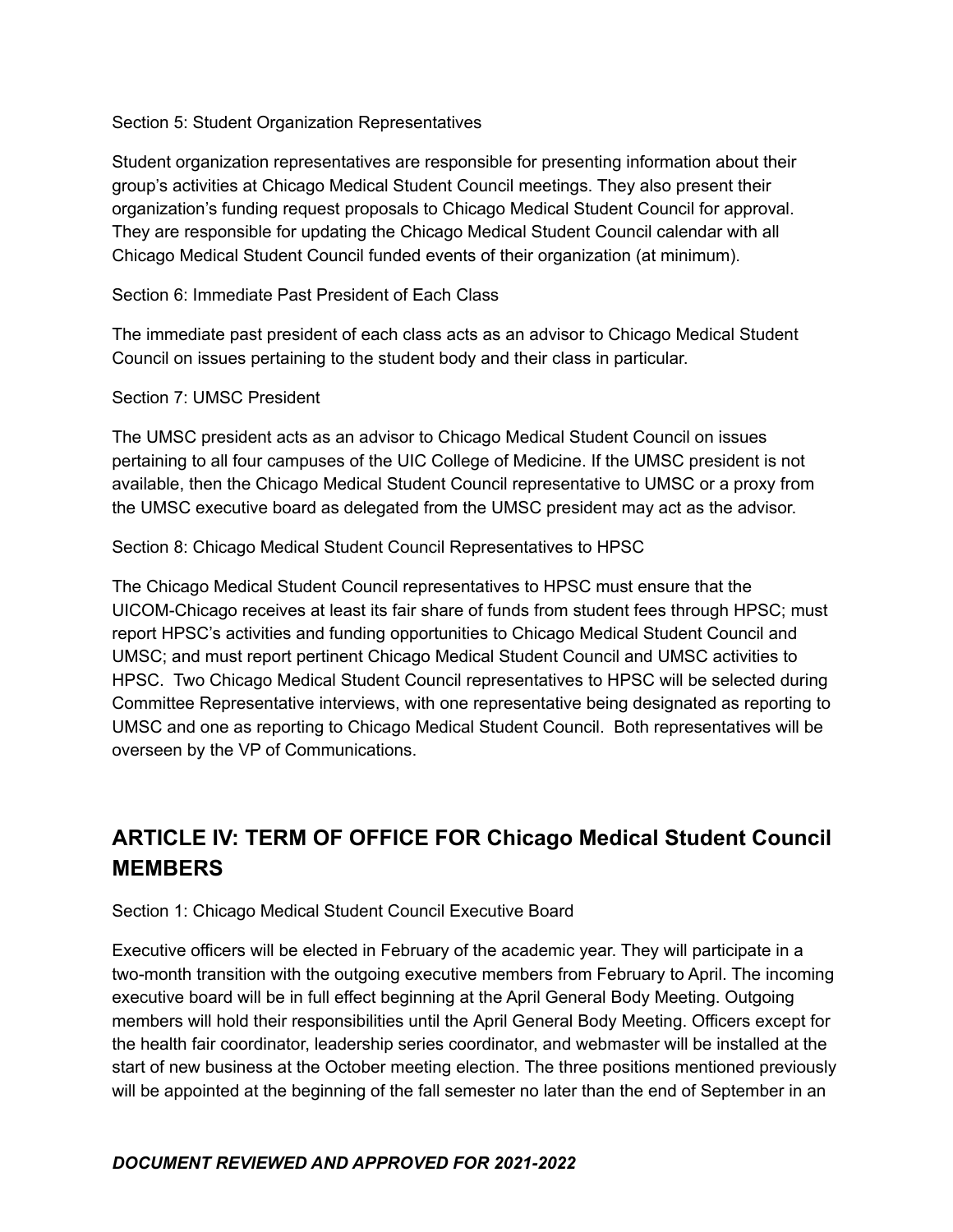appointment process run by the Vice President of Student Life in conjunction with previous students in those positions. There are no limits on the number of terms an individual can hold office as long as he/she continues to be a member of the student bodyof UICOM-Chicago.

Section 2: Class Officers

(1) The term of office for M1 class officers is from August of M1 academic year to April of M1 academic year.

(2) M2 class officers is one academic year, from the time of election, April of M1 academic year, until April of the following academic year.

(3) The term of office for M3 and M4 class officers is two academic years, from the time of election until graduation.

Section 3: Student Representatives to College of Medicine Committees

Student representatives to the academic committees within the College of Medicine or to UIC campus committees to which Chicago Medical Student Council belongs will be appointed to a representative position for a length of one academic year. Representatives are expected to continue to maintain their position until new representatives have been selected in September.

Section 4: Student Organization Representatives

The term of office for student organization representatives is left to the discretion of the each organization belonging to Chicago Medical Student Council. There will be a mandatory student organization orientation for all student organizations in Spring semester of each academic year.

Failure to attend the Spring student organization orientation, unless prior notification is provided to and approved by the Student Leadership Coordinator, can result in inactive status of a student organization. Under extenuating circumstances, the Student Leadership Coordinator can waive attendance requirements or work with student organizations to find an alternative to attendance of the student organization orientation.

Attendance of the Spring student organization orientation is required, regardless of whether the meeting is held in-person or on video conferencing to comply with social distancing.

Section 5: Immediate Past President of Each Class

The immediate past president of each class will be a non-voting member of Chicago Medical Student Council as long as his or her title is held.

Section 6: UMSC President

The UMSC President will be a non-voting member of Chicago Medical Student Council as long as his or her position is held.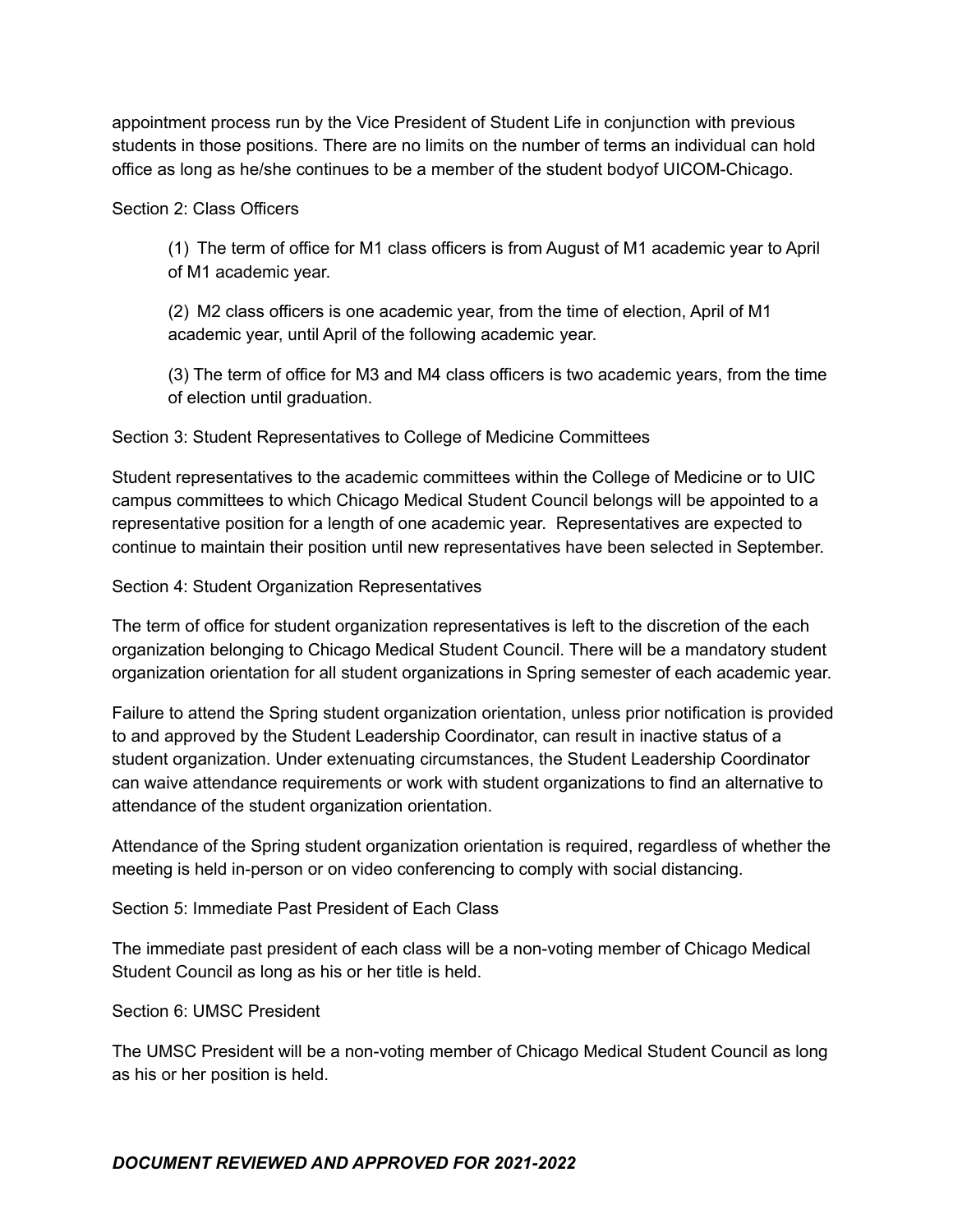Section 7: Chicago Medical Student Council Representatives to HPSC

The term of the Chicago Medical Student Council Representative to HPSC will be one academic year.

# **ARTICLE V: APPOINTMENT OF Chicago Medical Student Council MEMBERS**

Section 1: Chicago Medical Student Council Executive Board

- (1) Eligibility
	- (a) Executive Board Members (excluding the advisor)

(i) Any student in good standing if they have attended at least half of the monthly Chicago Medical Student Council meetings that have taken place is eligible

(ii) Any student in good standing endorsed by a voting Chicago Medical Student Council member with a full vote and having attend one Chicago Medical Student Council meeting before the elections

(iii) Candidates for position must have fulfilled their outlined responsibilities and duties of their previous position and have submitted an officer report prior to Elections

(iv) Must be in good academic and financial standing

(b) Any full time member of the College of Medicine faculty or administration is eligible to be appointed as Chicago Medical Student Council advisor.

(2) Date of the Chicago Medical Student Council Election

(a) Executive Board (except for the advisor)

Notification of the upcoming Chicago Medical Student Council election and a list of each executive board position's responsibilities will be sent to all voting and non-voting Chicago Medical Student Council Members with the February meeting agenda. At the February meeting, the duties of each position, the eligibility criteria, the election process and all other pertinent issues will be discussed under NEW BUSINESS. Nominations for positions on the Chicago Medical Student Council executive board (except for the Advisor, Health Fair Coordinator, Leadership Series Coordinator, and Webmaster) will open at the February meeting. Elections shall take place at the February meeting.

(b) Advisor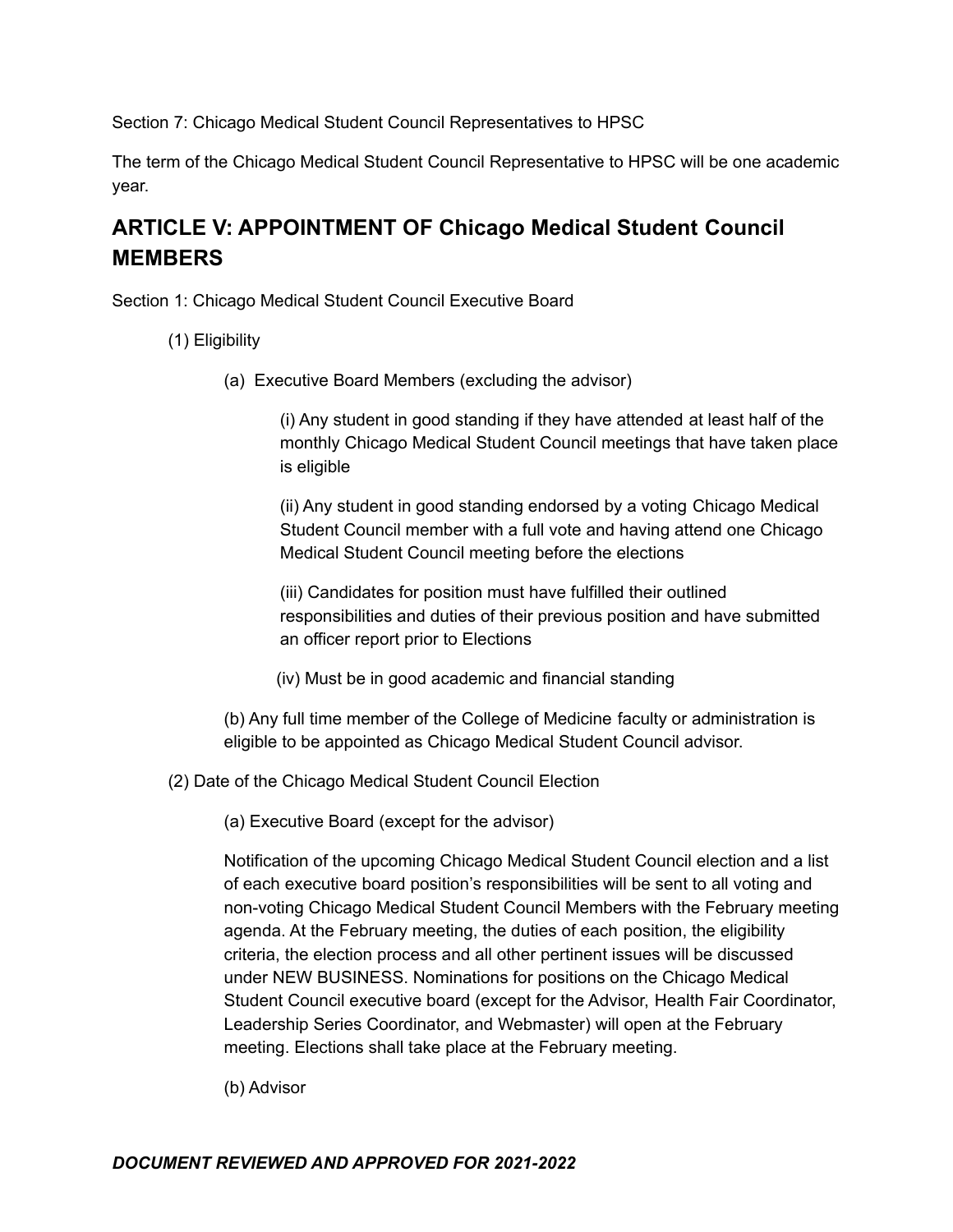The advisor will be selected by the Chicago Medical Student Council executive board by the first meeting following the election of the Chicago Medical Student Council officers.

#### (3) Election Procedures

(a) Chicago Medical Student Council Executive Board (except for the Advisor)

(i) The highest ranking Chicago Medical Student Council Executive Board member present who is not running for a position shall chair the election.

(ii) The order of elections is president, vice president of curriculum, vice president of student life, vice president of communications, secretary, treasurer, and Chicago Medical Student Council Head Alumni representative

(iii) Using the order outlined in ARTICLE V, Section 1, subsection 3.a.ii, nominations for the highest, non-filled Chicago Medical Student Council Executive Board positions will be taken from the floor from both voting and non-voting members. An individual reserves the right to either accept or decline the nomination. An individual is allowed to nominate themself or accept a nomination by proxy.

(iv) Each nominee will be given time during the election meeting to individually address Chicago Medical Student Council as to why they are qualified for the given position. The presidential candidates shall be given a maximum of 3 minutes and all other candidates shall be given a maximum of 2 minutes to present followed by a period of discussion among voting members and non-voting members of Chicago Medical Student Council who are not running for the given position .

(v) Every voting member of Chicago Medical Student Council present at elections who is not running for the given position will cast a ballot, with the exception of the chair of the elections. All non-voting members of Chicago Medical Student Council present at elections, who are not running for the given position, and have attended at least 50% of the Chicago Medical Student Council general body meetings, will cast a ballot. Each eligible person is allowed one vote with a simple majority of votes constituting a win.

(vi) In the event of a tie, only the tied candidates will be considered for the position. One revote shall be held in accordance with ARTICLE V, Section 1, subsection 3.a.iv-v. In the event of another tie, the chair of the elections will cast the deciding vote.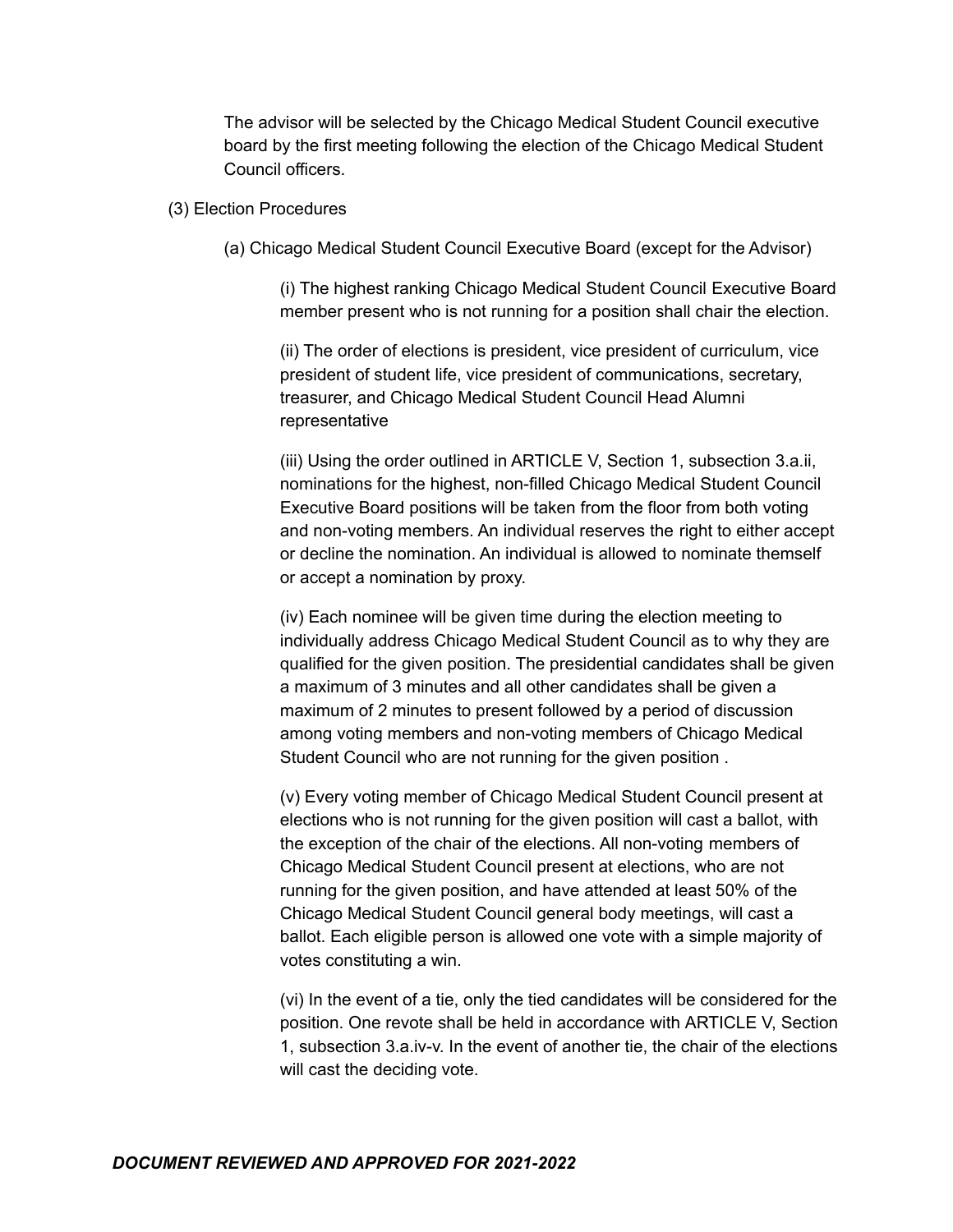(vii) The process outlined in ARTICLE V, Section 1, subsection 3.iii-vi shall be followed until each Chicago Medical Student Council Executive Board position is filled.

(b) Webmaster, Health Fair Coordinator, Leadership Series Coordinator

The office of webmaster, health fair coordinator, leadership series coordinator will be selected through an interview process along with the Student Representatives to College of Medicine Committees as outlined in ARTICLE V, Section 3, subsection 3.a. i-v.

#### (c) Advisor

An advisor will be selected by the new executive board. Selection of an advisor may be subject to majority approval by the voting members of Chicago Medical Student Council.

# Section 2: Class Officers

(1) Eligibility

(a) Any UICOM-Chicago student who is currently registered and scheduled to participate in the majority of the curriculum for the given class in the following year is eligible to run for a class officer position. It is required that the individual running for a position is in good academic and financial standing. Likewise, the Office of Student Affairs reserves the right to screen and decline any students who are in poor academic or financial standing. Returning candidates for each position must have fulfilled all duties of their office during their previous term; Chicago Medical Student Council Executive Board reserves the right to screen candidates based on these criteria.

(b) Positions can only be filled by a single candidate with the exception of vice presidents or social chairs, which may run as a team of two candidates for the two positions if desired.

(c) If a student elected to Class Board is placed on a leave of absence (LOA) that does not include delay for USMLE Step 1 AND is longer than two months, that student will be asked to notify and work with the class board president and two vice presidents to appoint a temporary replacement. When the student returns from their LOA, they are eligible to renew their elected position so long as they meet the criteria mentioned in Section 2.1.a above.

- (2) Date of Elections
	- (a) M1 Election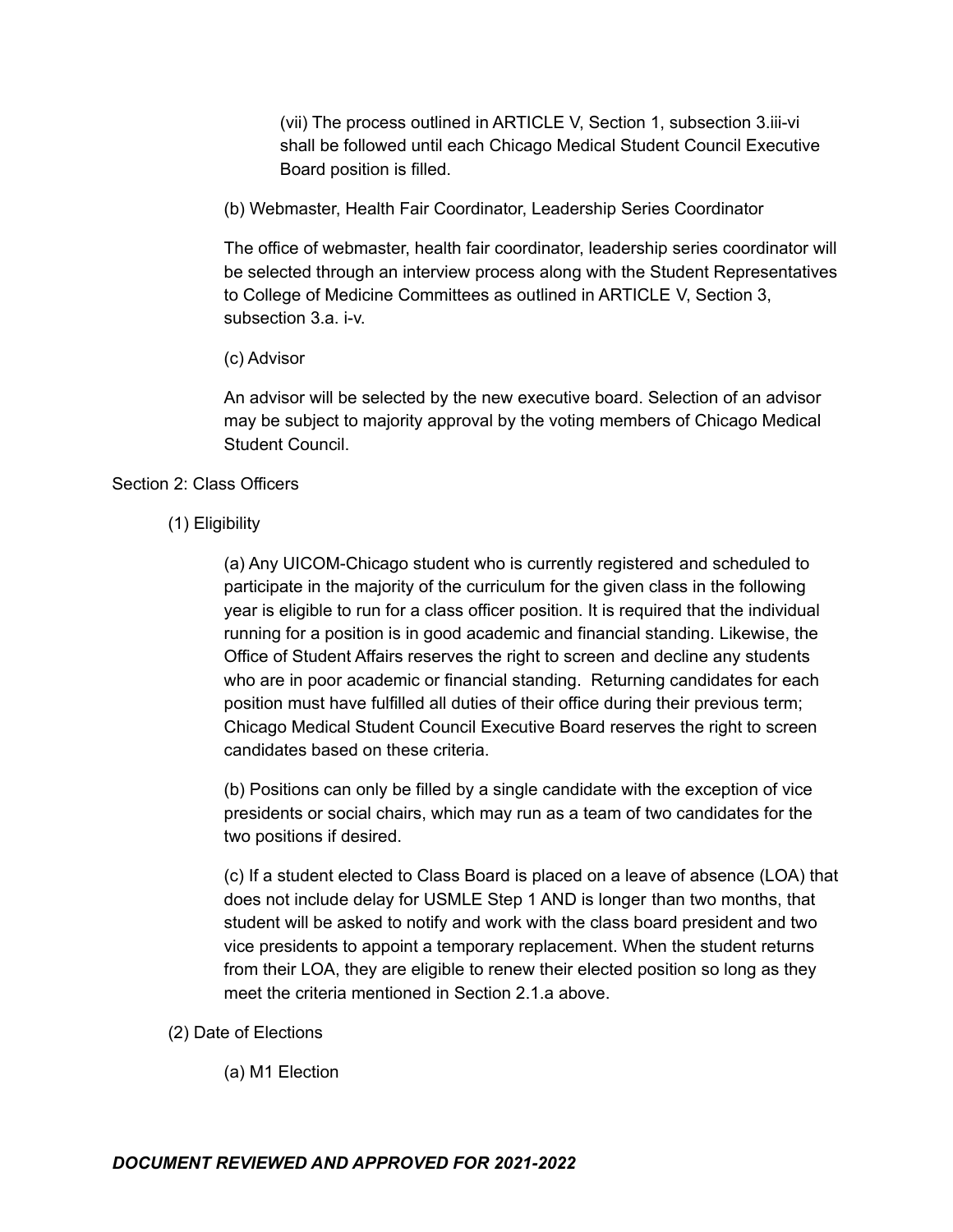Notification of the upcoming class officer election and a list of each position's responsibilities will be distributed at least one week prior to the election. Elections should be held at least one week prior to the Chicago Medical Student Council Committee Interviews and officers installed prior to the interviews in order for the M1 class president to participate in the interview process. Ideally, this takes place in the month of August.

(b) M2-M4 Elections

Notification of the upcoming class officer elections and a list of each position's responsibilities will be distributed at least one month prior to the election. The elections should be held at least 2 weeks before the May Chicago Medical Student Council meeting, preferably after USMLE Step 1 dedicated study time for M2s

(c) In the event of a transition between class board leadership following class-wide voting, it is mandatory that a formal transition period take place. For rising M2 class board, this transition should take place over the summer between M1 and M2. For rising M3/M4 class board, transition is expected to occur within one month of elections.

- (3) Election Procedure
	- (a) Organization

(i) At the time of the incoming M1 class officer elections, the president of the M2 class, with the assistance of the remainder of the class board and Chicago Medical Student Council President, is responsible for organizing the event.

(ii) At the time of the rising M2 class officer elections, the current M2 president, with the assistance of the remainder of the class board and the Chicago Medical Student Council President, is responsible for organizing the event.

(iii) At the time of the rising M3/M4 class officer elections, the current M3 president with the assistance of the remainder of the class board and Chicago Medical Student Council President, is responsible for organizing the event.

(iv) The class board of the year above the class in question is responsible for publicizing the event; for outlining the class officer responsibilities; for overseeing nominations; for moderating and collecting the candidate speeches or statements; and for working with the Officer of Student Affairs on roles described in subsection 3.a.v below.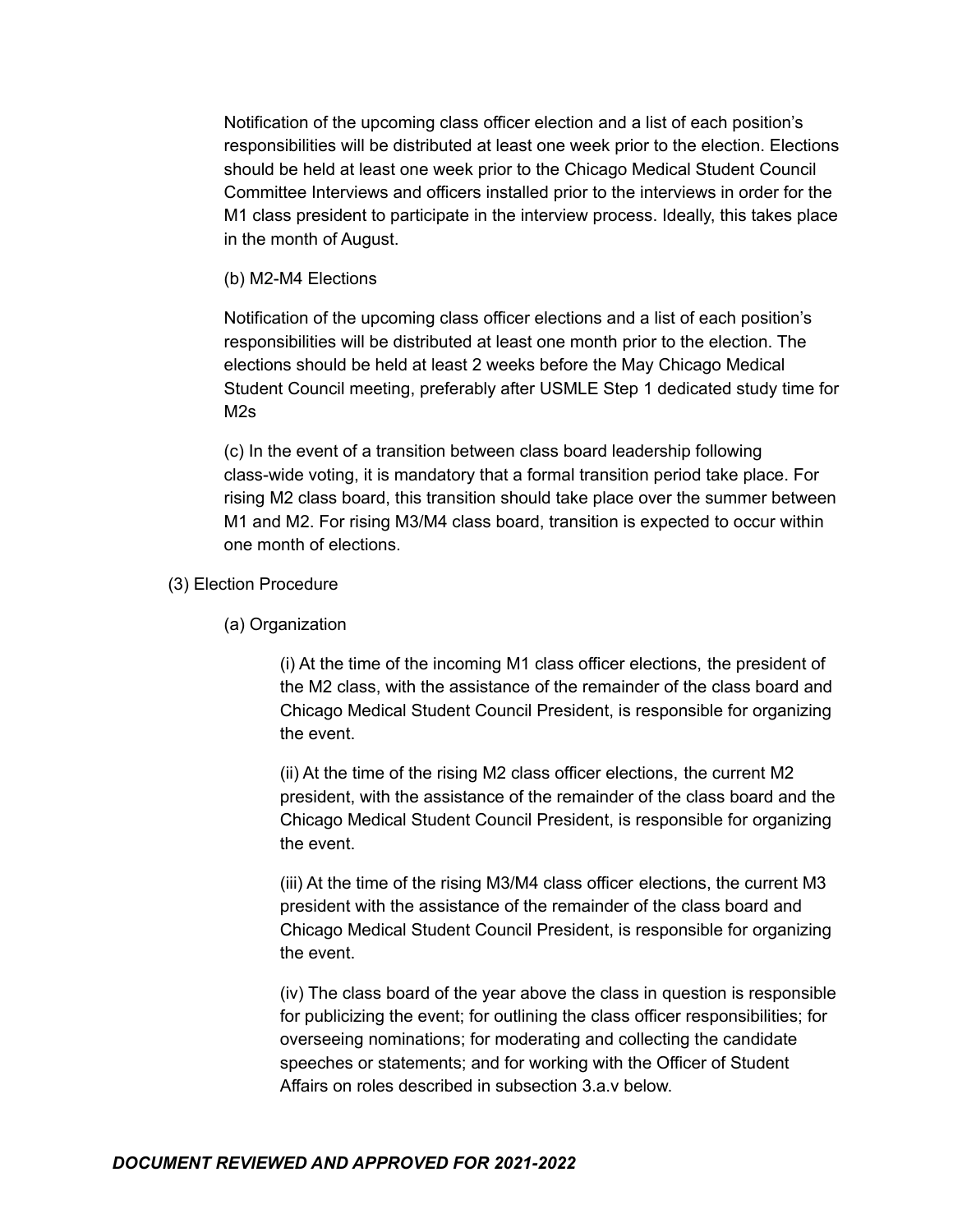(v) At the time of elections, the Office of Student Affairs is responsible for distributing, collecting, and counting the election ballots.

(vi) At the time of the elections, the class board president of the class above the one in question, along with the Chicago Medical Student Council President and with assistance from the Assistant Dean of Student Affairs, will review candidate statements before release to the general student body. If a statement is found to be unprofessional or make unattainable promises, the candidate will be provided feedback and asked to revise their statement. It is within the authority of the senior Class Board President to reject a nomination that does not respond to this feedback.

(b) Nominations for the class officer positions will be taken from any member of the class. An individual is allowed to nominate themself or to accept a nomination by proxy. An individual reserves the right to either accept or decline the nomination.

(c) Prior to the distribution and collection of ballots, each candidate running for a class officer position will be given the opportunity to at least address the class via an online candidate statement.

(d) Voting

(i) Each member of the class is entitled to one vote for each class officer position.

(ii) Methods must be in place to ensure voters do not submit multiple ballots.

(iii) After the end of the voting period, the Office of Student Affairs will tally the votes. A plurality will determine the winner of each class officer position.

(iv) In the case of a tie for any position, a repeat election will be held for the tied candidates. Each candidate will have an opportunity to address the class again. Another voting period will be determined by the appropriate election organizer listed in (a). The voting procedure will be the same as described in (ii) through (v).

(e) The results of the class officer elections will be posted and given to Chicago Medical Student Council as soon as possible by the appropriate election organizer listed in (a).

(4) Transition to New Class Board Leadership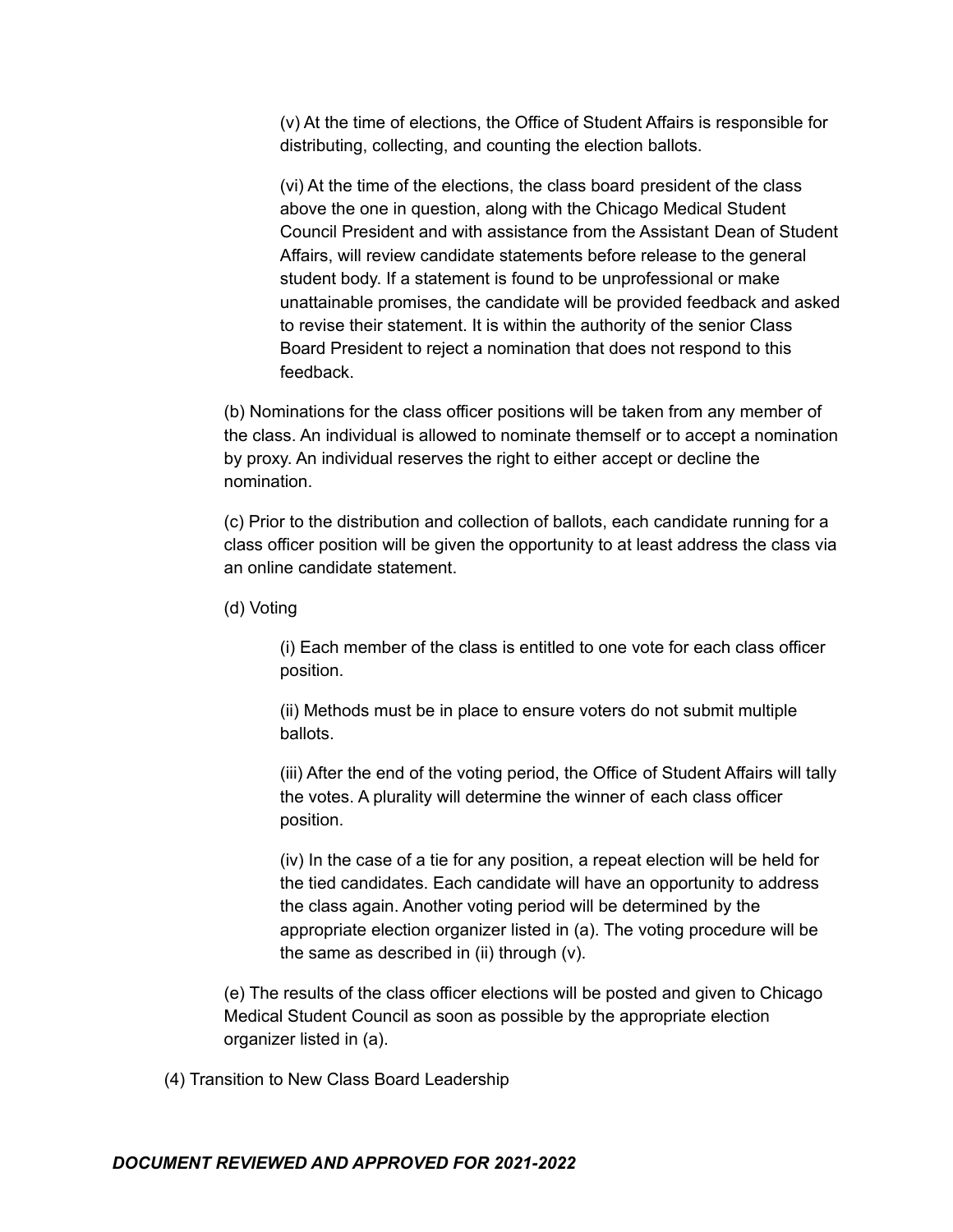In the event that a class board representative either resigns from their position or a different student is voted in for the following year, the Chicago Medical Student Council President, Class President from the year above, and Class President of that class are responsible for ensuring an effective transition between the two individuals. All online materials, records, and messages should be shared with the new member in a timely manner, no later than 2 weeks following the election.

Section 3: Student Representatives to College of Medicine Committees

(1) Eligibility

Any UIC-COM student who is actively enrolled is eligible to run for a position as a student representative to a College of Medicine committee. It is required that the individual running for a position is in good academic and financial standing.

(2) Date of Selection

The selection process for the entering M1 class will be held prior to the September Chicago Medical Student Council meeting. The selection process for the rising M2 through M4 class will be held prior to the May Chicago Medical Student Council meeting and, at the discretion of the appropriate Chicago Medical Student Council Vice-President, may be done via electronic application for members returning for their third year. Notifications of committee positions and a list of each position's responsibilities that need to be filled will be distributed by the appropriate vice-president of Chicago Medical Student Council at least two weeks prior to the date for candidate interviews.

- (3) Selection Procedure
	- (a) Organization

(i) Individuals interested in being a committee representative will select a time slot to be interviewed by the appointment board.

(ii) An appointment board consisting of the class presidents and the Chicago Medical Student Council executive board (except for the advisor) will interview all candidates and select individuals for all representative positions. Anyone who serves as an interviewer will be interviewed for their positions as candidates before other candidates are interviewed.

(iii) Each member of the appointment board will have one vote. Candidates will be selected by a simple majority vote. In the case of a tie for a given position, the vice-president of Chicago Medical Student Council, as chair of the appointment board, will cast the deciding vote.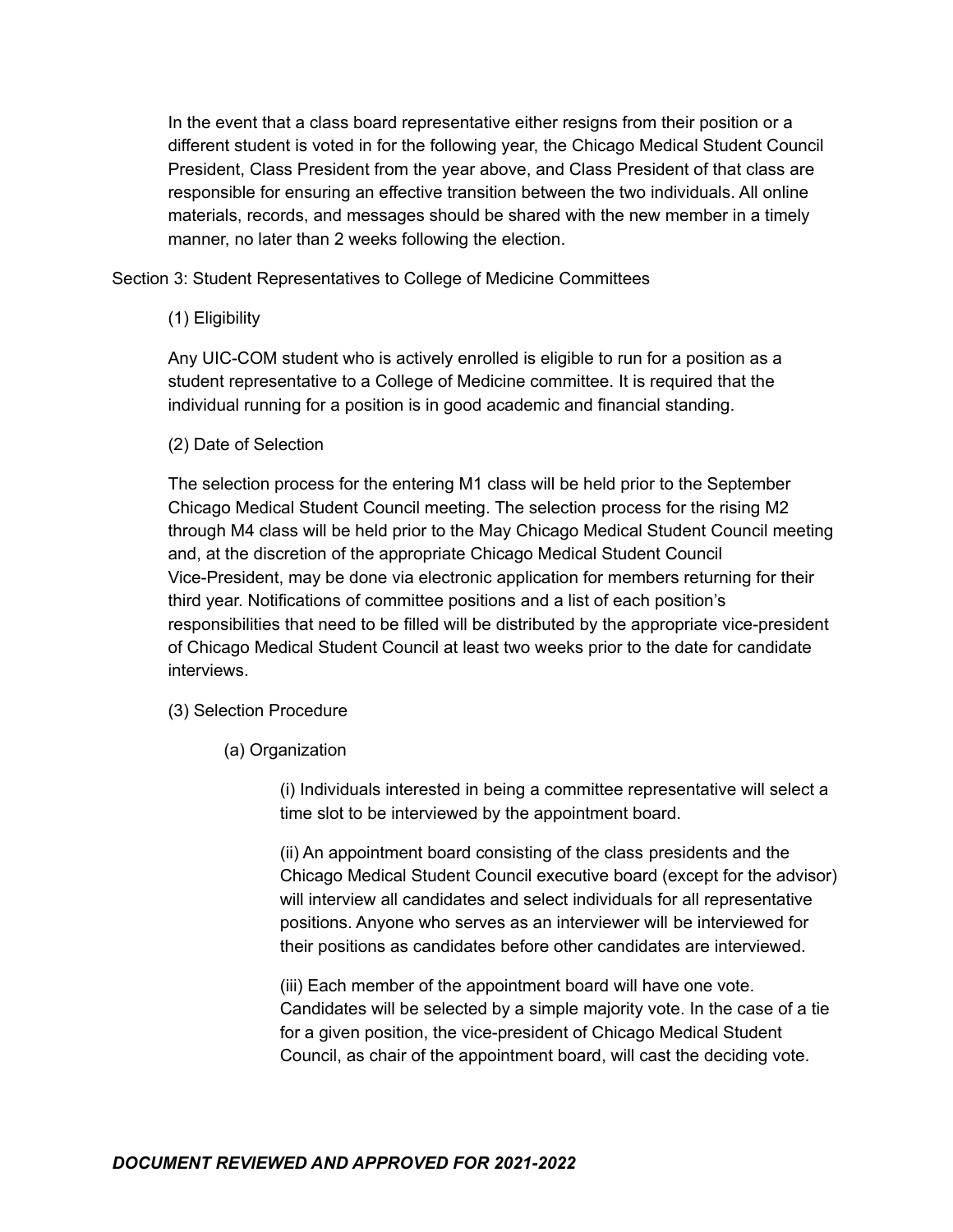(iv) Any member of the appointment board who is not in attendance for all or a portion of the candidate interviews will participate in the decision making process at the discretion of the Chicago Medical Student Council vice-president.

(v) The vice-president will submit a finalized list of appointed student representatives to appropriate deans and staff members in the Office of Student Affairs and Undergraduate Medical Education and to the chairpersons of the various committees.

(4) Selection for other UIC-COM or College of Medicine committee positions may be held in conjunction with the Chicago Medical Student Council process for selecting student representatives to UIC-COM committees.

#### Section 4: Student Organization Representatives

(1) The eligibility criteria, date of elections and election procedure for a student organization representative is left to the discretion of each organization actively affiliated with Chicago Medical Student Council.

(2) Specialty Interest Groups (SIGs)

(a) Specialty interest groups are organizations that focus on a specific medical specialty or subspecialty. These student organizations provide career development, outreach, and engagement opportunities in a given specialty or subspecialty area while also developing general programming to engage the broader student body.

(b) Specialty Outreach Chairs (SOCs) are student leaders who have previously served in leadership positions within their SIG. The SOC will provide guidance to students interested in a career in a given specialty area, and will create and organize events focused on career development. They will communicate regularly with the VPSL to help coordinate and plan career-focused events, and serve as a liaison between their SIG and corresponding department, as well as communicate with OSA. Although this position is not required, it is a strongly recommended position to provide the highest degree of support and guidance to UICOM students on a specific specialty.

(3) Active Affiliation with Chicago Medical Student Council

(a) Active affiliation of all student organizations with Chicago Medical Student Council is strongly recommended for all student organizations. This will allow student organizations access to online websites (both Chicago Medical Student Council and COM) as well as Chicago Medical Student Council funding. It will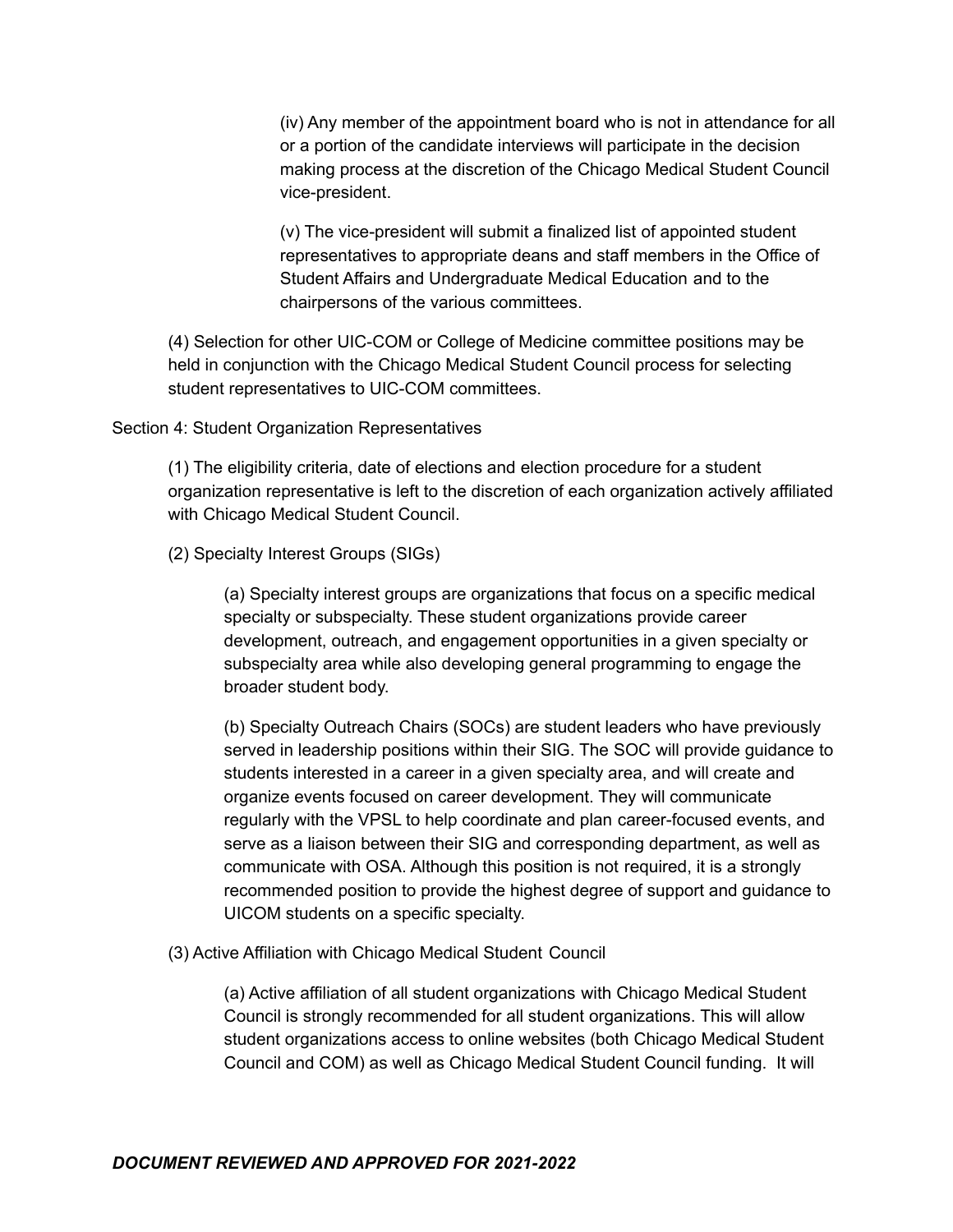also allow for proper communication between student government and the student organization leadership.

(b) In order to obtain active affiliation with Chicago Medical Student Council, a student organization must submit a written request for affiliation, which highlights the purpose of the group and lists the group's officers/contact persons. An executive officer and monetary officer will be the minimum list of officers. A representative from the group will be allowed to present this information during the Student Organization Reports period of an upcoming Chicago Medical Student Council meeting. Active affiliation with Chicago Medical Student Council will be granted to a group by a simple majority of the Chicago Medical Student Council voting members. In the case of a split vote, the Chicago Medical Student Council Vice President of Student Life will cast the deciding vote.

(c) Meeting requirements

(i) In order to maintain active affiliation status, an organization must send a representative to three of four Chicago Medical Student Council general body meetings each semester. For the semester when an organization obtains affiliation, attendance requirements will be waived.

(ii) At least two members of the executive board must attend both the Student Organization Orientations in the Fall and Spring semester. The organization also must submit a list of the new officers and its representatives to the Chicago Medical Student Council secretary immediately following the group's election meeting, or by May 1<sup>st</sup> (whichever is sooner). An executive officer and monetary officer will be the minimum list of officers.

(d) If an organization does not meet the criteria listed in Article V, Section 4(2c[i]) for one semester, the organization will be in probationary status, and must make up missed attendance requirements as well as fulfilling attendance for the current semester to maintain affiliation status and lose probationary status. During probationary status, an organization is still considered active. If an organization with probationary status fails to meet requirements for a second consecutive semester and/or an organization does not meet the criteria listed in Article V, Section 4(2c[ii]), an inactive status will be assigned to the group, the current contact person will be informed and that organization will lose its eligibility for funding for the following semester. Audits of active status will be done by the Chicago Medical Student Council Secretary or their designee at the end of each spring and fall term with subsequent notification.

(e) If the organization again desires active affiliation, a representative must attend 100% of the meetings during the semester of funding ineligibility and follow the procedures listed in Article V, Section 4(2b) of the Chicago Medical Student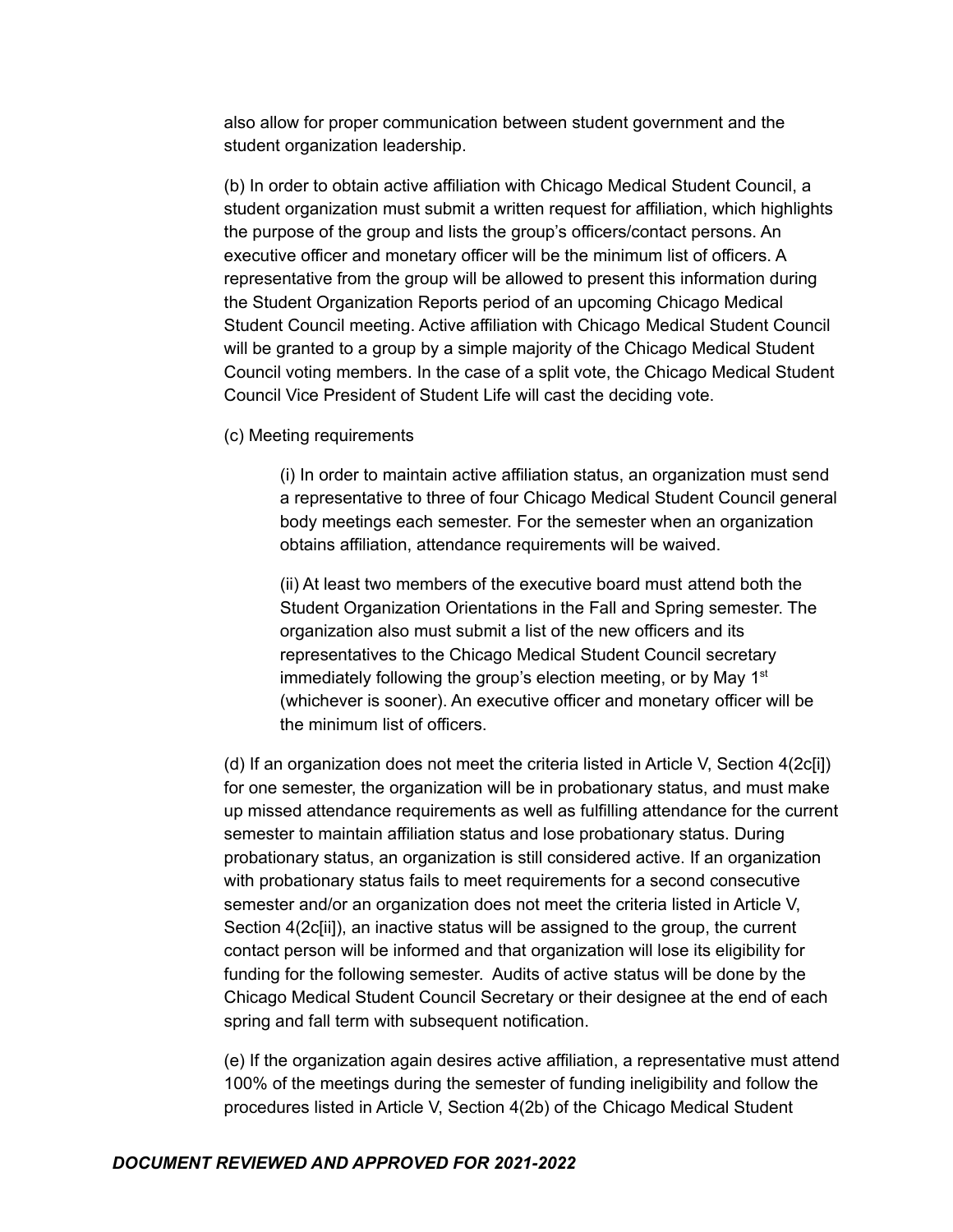Council Constitution. If the inactive student organization follows the above guidelines, their full status will be restored the following semester. If the inactive student organization fails to meet the above guidelines, that organization will no longer be considered affiliated with Chicago Medical Student Council; the organization may request affiliation as outlined in Section 4(2b) during the next academic year.

(f) The inactive status of an organization may be appealed by the President of that organization. A simple majority vote by Chicago Medical Student Council voting members is needed to reverse that organization's inactive status.

(g) In order to obtain funding from Chicago Medical Student Council, an organization must be in active affiliation with Chicago Medical Student Council and must have met the requirements enumerated in Article V, Section 4(2c). Furthermore, in order to obtain funding from Chicago Medical Student Council, the monetary officer or, in substitution, the executive officer of the organization must attend the Fall Student Organization Orientation. Groups in probationary status are eligible for funding, however active groups that have met requirements for the previous and current semesters will be prioritized for funding.

Section 5: Chicago Medical Student Council Representatives to HPSC

Chicago Medical Student Council Representatives to HPSC will be selected using the same process for Student Representatives to College of Medicine Committees as outlined in ARTICLE V, Section 3. This process will be overseen by the VP of Communications. It is generally recommended that M1s who can serve two years on HPSC should be appointed.

# **ARTICLE VI: SUCCESSION AND REMOVAL**

Section 1: Chicago Medical Student Council Executive Board

(1) Members except the Advisor

(a) Succession to office by newly elected Chicago Medical Student Council Executive Board members (except the advisor) will take place by the February Chicago Medical Student Council meeting. Outgoing Chicago Medical Student Council Executive Board members will be hold full responsibilities until the spring student organization orientation which will take place in April of the same academic year.

(b) If for any reason the president cannot fulfill his/her duties, the vice-president of student life, communications and curriculum (in that order) will be offered the position of president. If any vice-president accepts the president's position, an election will be held to fill the vacancy of the open vice-presidency by the next general body meeting. If all three vice-presidents decline the president's position,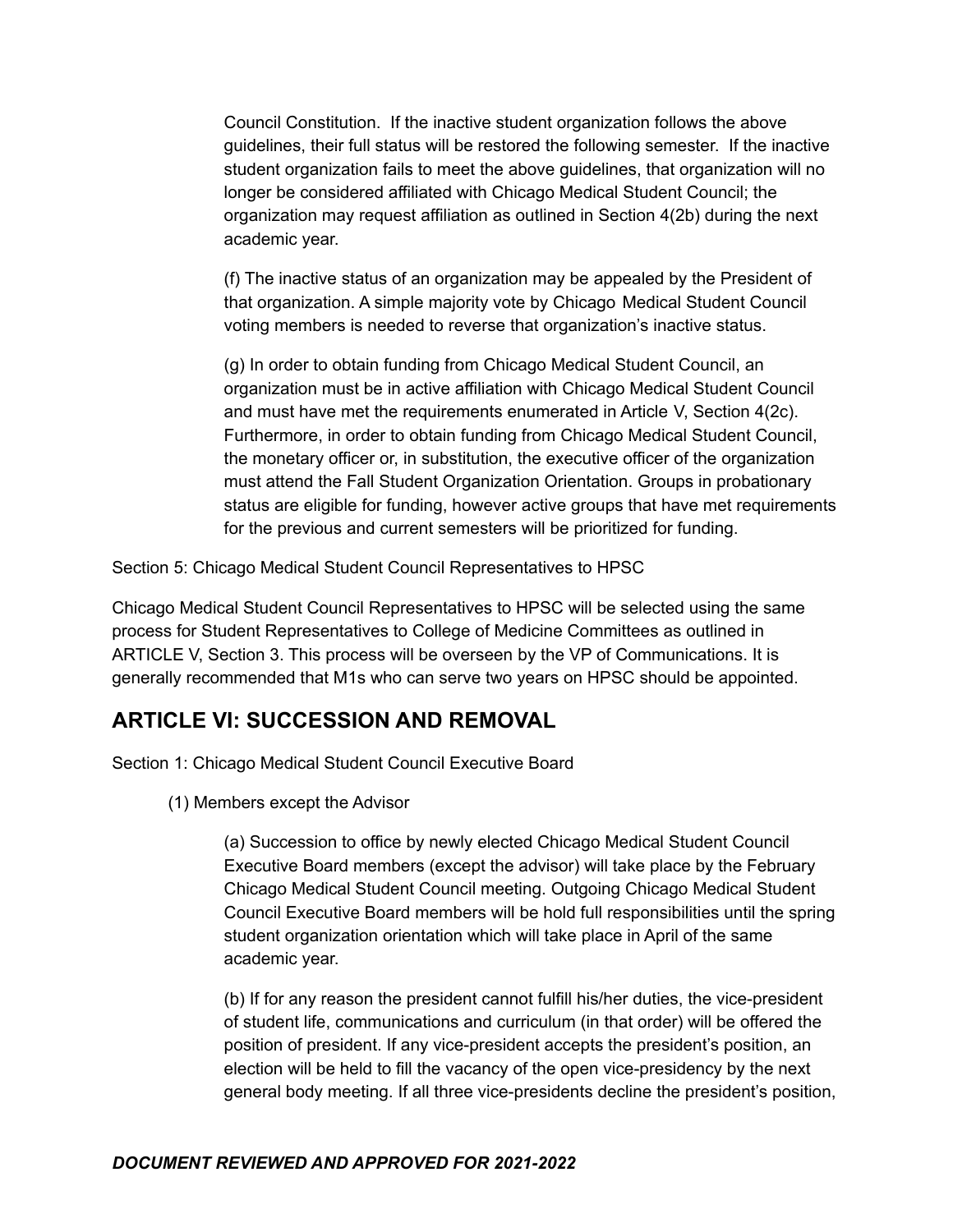an election will be held to fill the vacancy of the presidency by the next general body meeting. If the office of any other executive board position becomes vacant for any reason, an election will be held to fill the vacancy by the next general body meeting. All elections will be conducted according to the guidelines set forth in ARTICLE V, Section 3. Elections will be open to current executive board members, as well as to eligible members of Chicago Medical Student Council.

(c) Removal of a Chicago Medical Student Council executive board member from his/her office requires written documentation citing the grounds for removal. This document and the supporting names and signatures of a minimum of one-half of the Chicago Medical Student Council voting members or 200 students of the UIC College of Medicine student body will be forwarded to the highest ranking Chicago Medical Student Council officer not under question for action. By the next general body meeting and giving this officer one week preparation time, this officer will organize and moderate a forum during which the Chicago Medical Student Council officer in question and representatives from the group asking for his/her removal will be given equal time to address the student body and the Chicago Medical Student Council voting members. At the end of forum, a Chicago Medical Student Council voting members will cast ballots on the motion. A two-thirds majority of Chicago Medical Student Council voting members is required for the motion to pass. If the proposal does not pass, the matter is considered closed with due process served.

#### (2) Advisor

(a) Succession to office by newly elected Chicago Medical Student Council Executive Board advisor will take place immediately after the selection has been made.

(b) If for any reason the advisor cannot fulfill his/her duties, a new advisor will be appointed by the Chicago Medical Student Council Executive Board to fill the position.

(c) Removal of the Chicago Medical Student Council advisor will follow the guidelines listed under ARTICLE VI, Section 1, subsection 1.c

#### Section 2: Class Officers

(1) Succession to office by newly elected officers will take place by the August Chicago Medical Student Council general body meeting for M1 officers and by the May Chicago Medical Student Council meeting for the elected M2 and M3/M4 class officers. M2-M4 class officers will be installed at the start of new business at the May Chicago Medical Student Council meeting.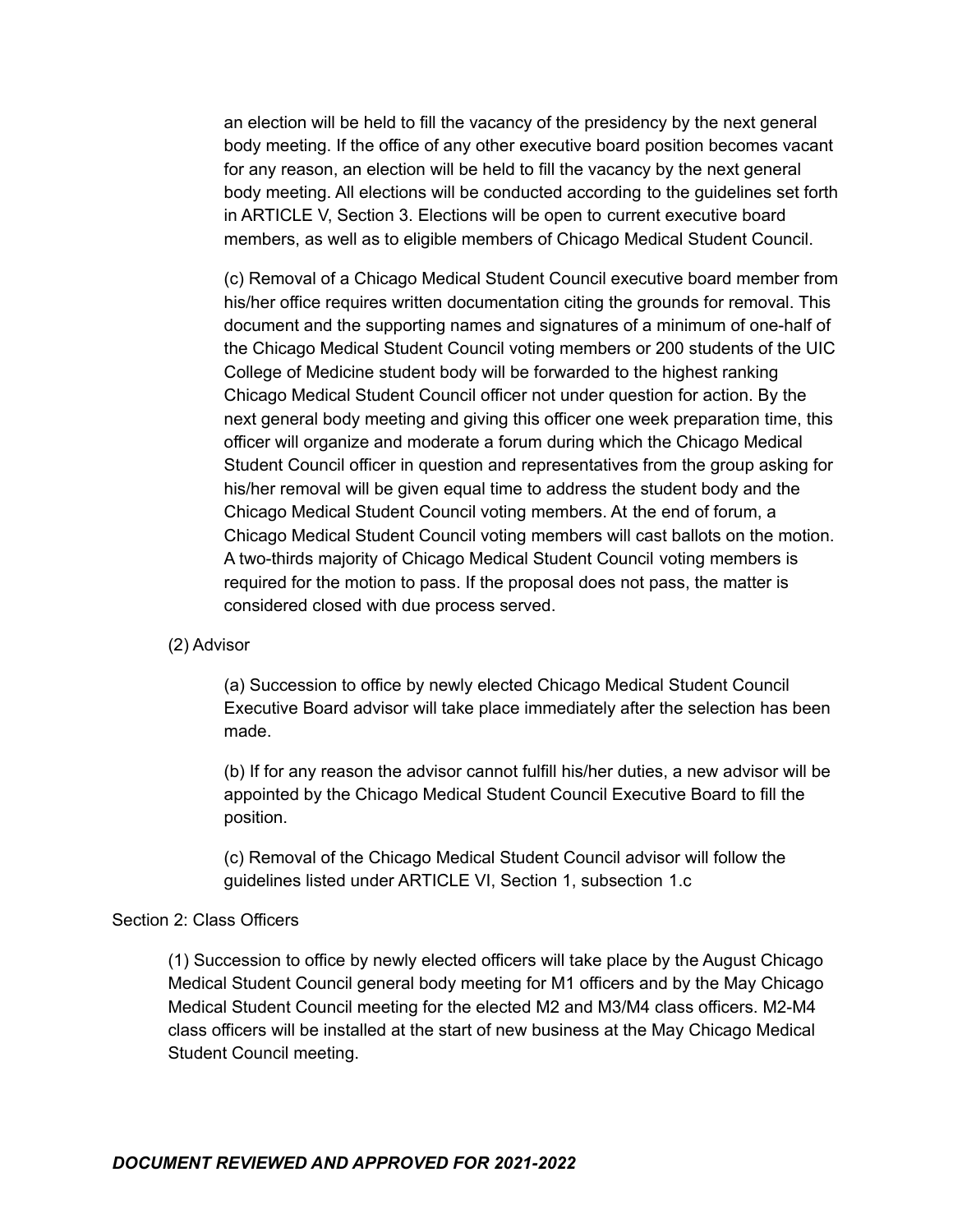(2) If the office of president becomes vacant for any reason, the position must be filled within six weeks.

(3) The vice presidents will first be offered the position of president, first the vice president who also serves as the UIC Senate representative who received the plurality vote in prior elections. The class board will then elect the president through an anonymous vote. The class board secretary will organize and run the election procedure. Two-thirds of the class board must participate in the vote. A simple majority of the votes cast will determine the winner of the position.

(3) If the vice presidents decline the president's position, the election will be opened to any other class board members. The vice presidents will run the election procedure, which will be followed as stated above in (2).

(4) If no one from the class board runs for the president's position, the position will be opened for a general election following the procedure in Article V, Section 2.

(5) To fill a vacant position on the class board, other than president, the class board will appoint an individual. Nominations will be solicited from the class and the class board. Current class board members will be excluded from nominations.

(6) If a class board President or other class board member believes a fellow class board member is not fulfilling his/her duties, the Class Board may consider removing the officer after concerted efforts to resolve the issues. Prior to beginning the removal process, the parties involved must notify the Chicago Medical Student Council president of the grievances and allow adequate time for efforts of remediation. Removal of a class officer from his/her office requires written documentation citing the grounds for removal. This document and the supporting names and signatures of a minimum of 50% of the respective class board members must be forwarded to the class officer under question and the Chicago Medical Student Council executive board. On receipt of the document, the President of the Chicago Medical Student Council shall formulate a referendum and oversee a joint class board and Chicago Medical Student Council executive board meeting to discuss the issue of the officer's removal in a timely fashion. The referendum to remove a class officer will pass only with 3/4 majority of the respective class board and Chicago Medical Student Council executive board. If the referendum does not pass, the matter is considered closed with due process served.

Section 3: Student Representatives to the College of Medicine Committees

(1) Succession to office by newly selected student representatives to the College of Medicine Committees will take place immediately after they accept their appointment.

(2) If for any reason the voting representative cannot fulfill his/her duties, the non-voting representative will be offered the position of representative. If the non-voting representative accepts the representative's position, the vice-president of Chicago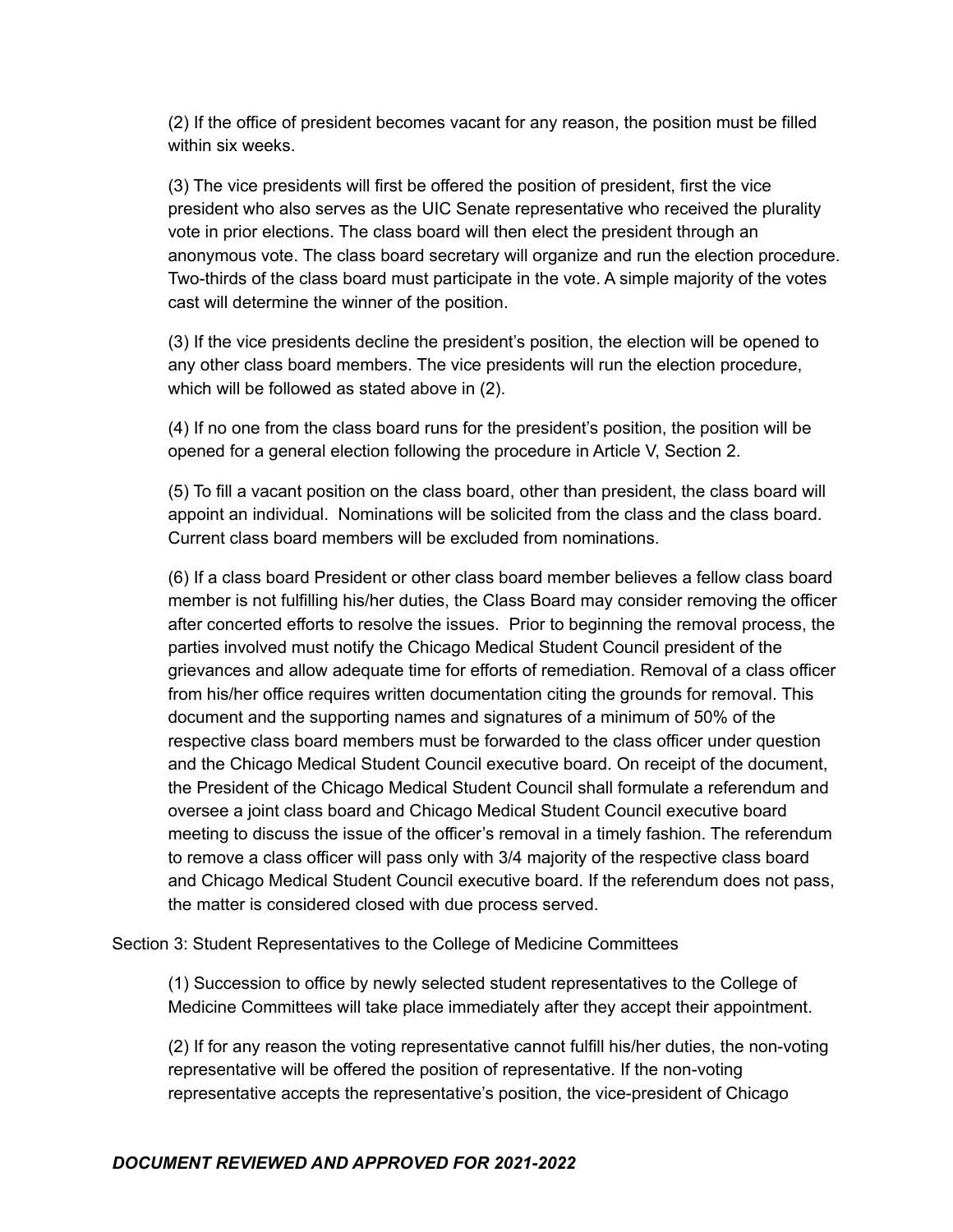Medical Student Council will appoint an individual recommended by the class president to fill the vacancy of the non-voting representative position. If the non-voting representative declines the representative's position, the vice-president of Chicago Medical Student Council will appoint an individual recommended by the class president to fill the vacancy of the voting representative position.

(3) A motion for the removal of a student representative from a College of Medicine committee requires a verbal and written explanation. If dismissal is under dispute, two-thirds majority vote from the Chicago Medical Student Council voting members is required to pass the motion. If the referendum does not pass, the matter is considered closed with due process served.

(4) Temporary Replacement

If the representative is not able to attend meetings over a significant amount of time (such as summer sessions), the appropriate Chicago Medical Student Council vice-president can appoint another person to fill the vacancy and will inform the committee chair of this temporary appointment.

Section 4: Other Chicago Medical Student Council Members

(1) Succession to office by newly selected student organization representatives, immediate past class presidents, and UMSC president will take place immediately after they accept their appointment.

(2) If for any reason the immediate past class presidents cannot fulfill his/her duties, no new person will be appointed to fill the position. If for any reason the student organization representatives or the UMSC president cannot fulfill their duties, a replacement will be selected by their respective organizations.

(3) A motion for the removal of a student organization representative, an immediate past class president, or a UMSC president from Chicago Medical Student Council requires a written explanation only. A two-thirds majority vote from the Chicago Medical Student Council voting members is required to pass the motion. If the referendum does not pass, the matter is considered closed with due process served.

# **ARTICLE VII: MEETINGS**

# Section 1: Frequency

General body meetings are to be held at least once each month during the academic year except for the months of December and July. The meetings will be scheduled for the last Monday of the given month. If a College of Medicine holiday happens to fall on that Monday, the meeting will be held on another Monday of the month. A normally scheduled general meeting may be cancelled or moved from the last Monday of the month by simple majority vote of the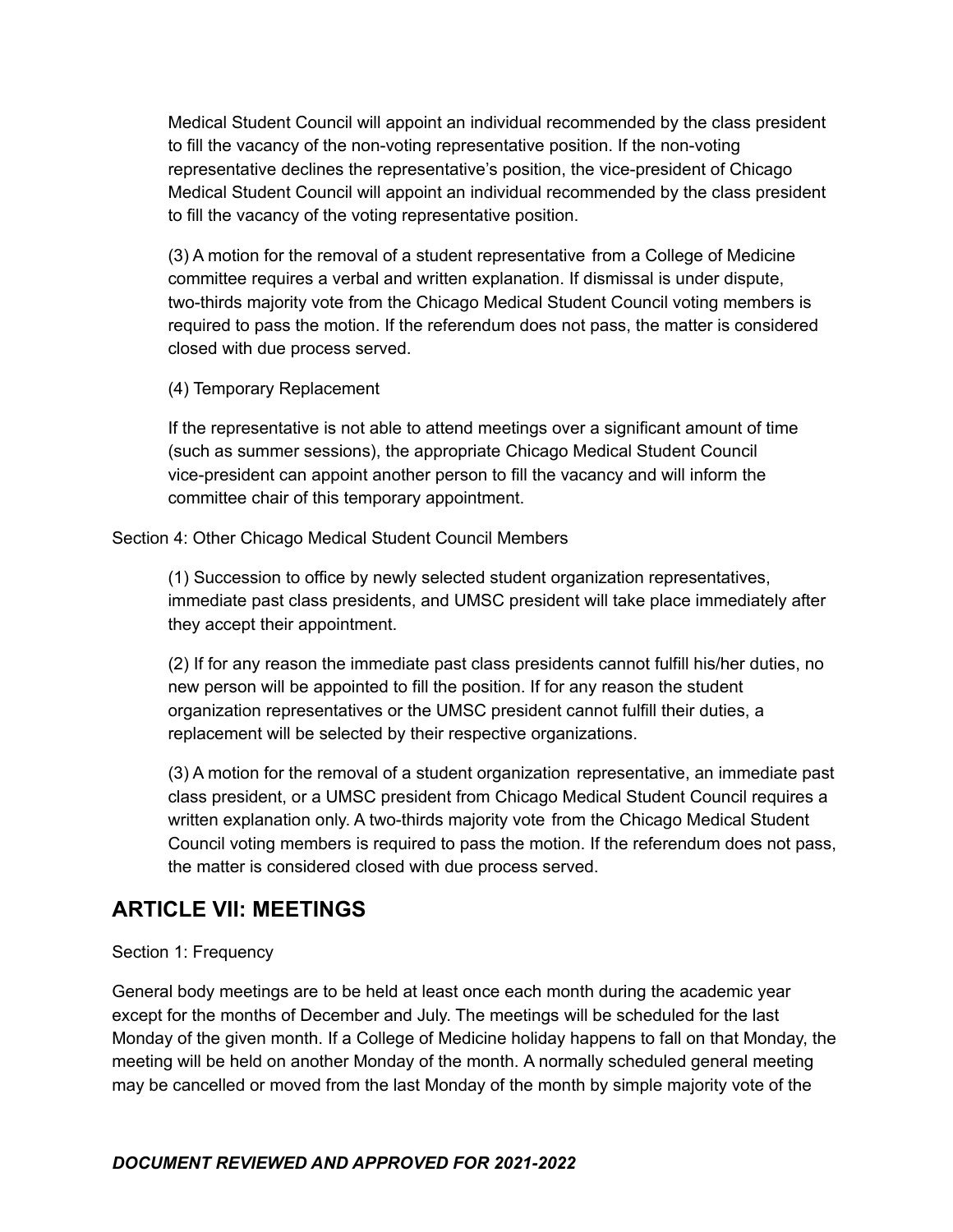Chicago Medical Student Council. A meeting during the exempt months may be proposed and carried by simple majority vote of the Chicago Medical Student Council. The Chicago Medical Student Council Executive Board may schedule additional special meetings as needed.

# Section 2: Agenda

The Chicago Medical Student Council president and secretary will develop the agenda of the upcoming Chicago Medical Student Council meeting. Time will be allotted for Chicago Medical Student Council executive board reports, class officer reports, student representatives to College of Medicine committees' reports, old business and new business, and student organization representative reports. Any individual or group desiring to present at the meeting or to have an item included in the agenda must inform the Chicago Medical Student Council president five days prior to the meeting. The agenda and other pertinent documents will be sent by the secretary to the voting and nonvoting members prior to the meeting for review.

# Section 3: Funding Requests

(1) Funding requests must be submitted to the Chicago Medical Student Council treasurer at least 10 days prior to the date of the proposed event. The treasurer has the ability to consider a request on shorter notice under extenuating circumstances.

(2) Funds will be distributed to student organizations on a first-come / first-serve basis. The treasurer reserves the right to deny a funding request if the student organization has used a disproportionate amount of funds that term (i.e. > 2 fully funded events per semester).

(3) Student organization orientation will be held in September and January each academic year. The budget allotted to student organizations for funding requests will be presented at this orientation.

# Section 4: Parliamentary Authority

Parliamentary Authority by the Chicago Medical Student Council is in accordance with Roberts Rules of Order. In the event of a question or inquiry, this source will be the standard reference of order.

# Section 5: Attendance

- (1) Voting Chicago Medical Student Council Members
	- (a) Chicago Medical Student Council Executive Board Members
		- (i) Chicago Medical Student Council Meetings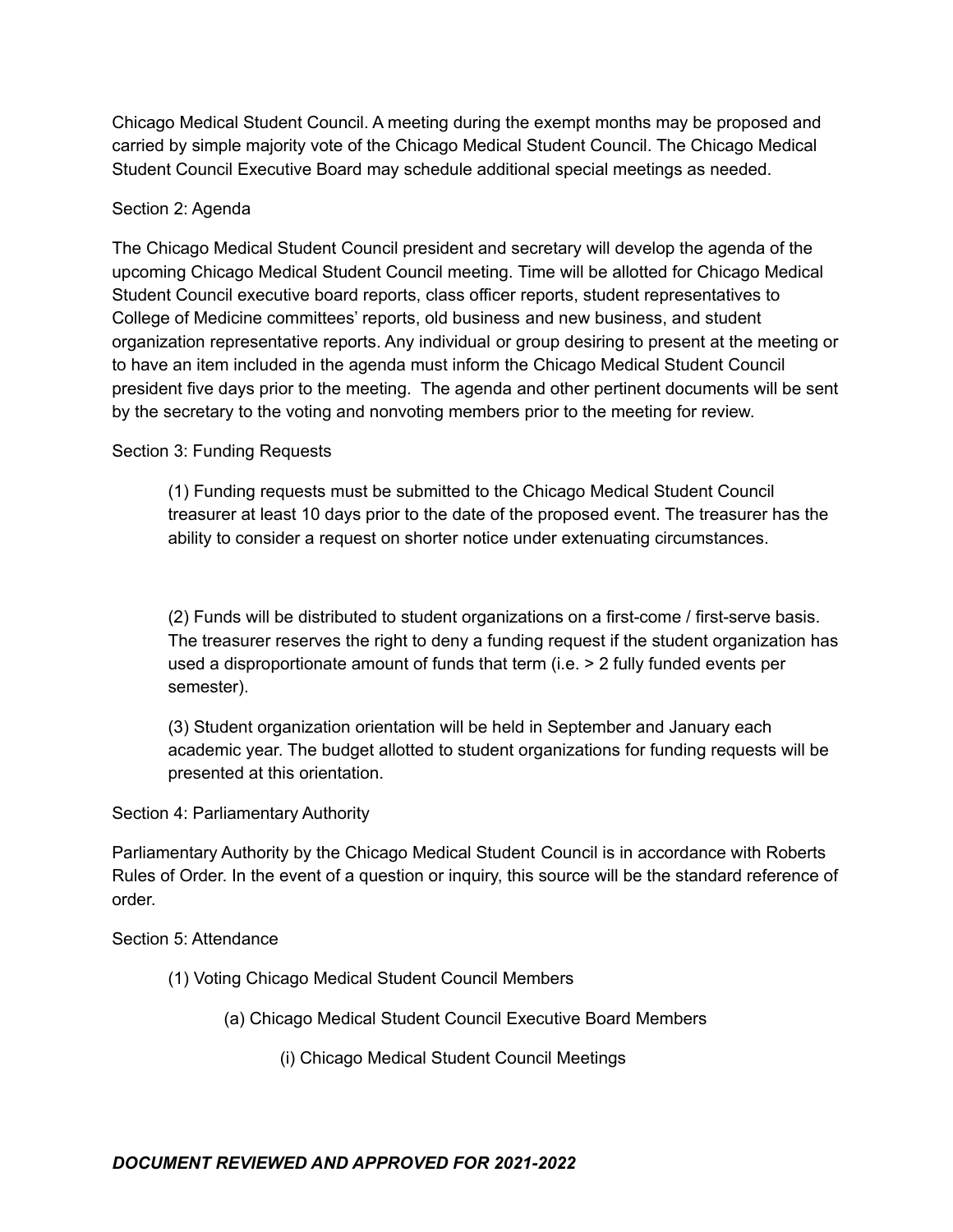Attendance at the Chicago Medical Student Council general body meeting is required for all voting members. Absences by voting members are to be reported prior to the meeting date to the Chicago Medical Student Council president. The Chicago Medical Student Council president reserves the privilege within reason of designating an absence as excused or unexcused. Two or more unexcused absences within one academic year serve as a valid ground for removal.

Attendance is required for physical in-person meetings as well as on social-distanced video-conferencing meetings. Attendance requirements may only be waived or amended under extenuating circumstances with prior approval from the current executive board, or with sufficient communication and approval by the executive board if prior notification is not possible.

(ii) Executive Board Meetings

Attendance at executive board meetings by executive board members is mandatory. Absences by executive board members are to be reported prior to the meeting date to the Chicago Medical Student Council president. The Chicago Medical Student Council president reserves the privilege within reason of designating an absence as excused or unexcused. Two or more unexcused absences from executive board meetings within one academic year serve as valid grounds for removal from Chicago Medical Student Council. If a member misses a meeting, that member is still responsible for providing any updates to the board and taking on any tasks that were assigned to that member.

Attendance is required for physical in-person meetings as well as on social-distanced video-conferencing meetings. Attendance requirements may only be waived or amended under extenuating circumstances with prior approval from the current executive board, or with sufficient communication and approval by the executive board if prior notification is not possible.

(iii) Dialogue with the Deans

Attendance at least one Dialogue with the Deans per academic year is mandatory for each executive board member.

- (b) Class Board
	- (i) Chicago Medical Student Council Meetings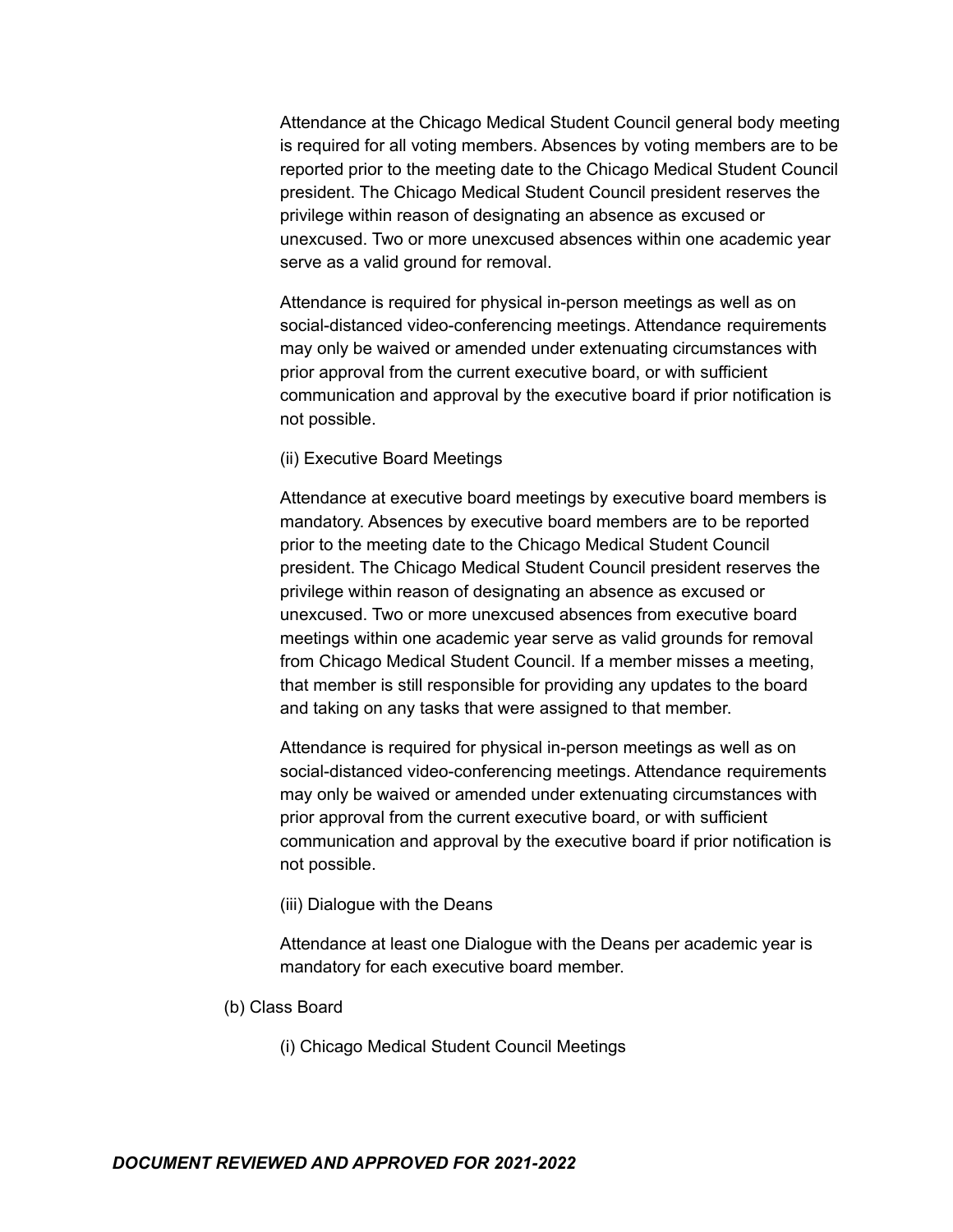Attendance at the Chicago Medical Student Council general body meeting is required for all voting members. Absences by voting members are to be reported 24 hours before the meeting date to the Chicago Medical Student Council president. The Chicago Medical Student Council president reserves the privilege within reason of designating an absence as excused or unexcused. Two or more unexcused absences within one academic year serve as a valid ground for removal from class board.

Attendance is required for physical in-person meetings as well as on social-distanced video-conferencing meetings. Attendance requirements may only be waived or amended under extenuating circumstances with prior approval from the current executive board, or with sufficient communication and approval by the executive board if prior notification is not possible.

(ii) Class Board Meetings

Attendance at class board meetings by class board members is mandatory. Absences by class board members are to be reported prior to the meeting date to the class board president. The class board president reserves the privilege within reason of designating an absence as excused or unexcused. Two or more unexcused absences from class board meetings within one academic year serve as valid grounds for removal from class board. If a member misses a meeting, that member is still responsible for providing any updates to the board and taking on any tasks that were assigned to that member.

(iii) Dialogue with the Deans

Minimal representation requires the attendance of at least one class board member from each class.

- (2) Non-voting Chicago Medical Student Council Members
	- (a) Student Representatives to College of Medicine Committees

(i) Chicago Medical Student Council Meetings

Attendance at the Chicago Medical Student Council meeting is desirable and encouraged of all student committee members and is required at least once per semester for each student committee members. Minimal representation requires the attendance of at least one student representative of each committee.

(ii) Academic Committee Meetings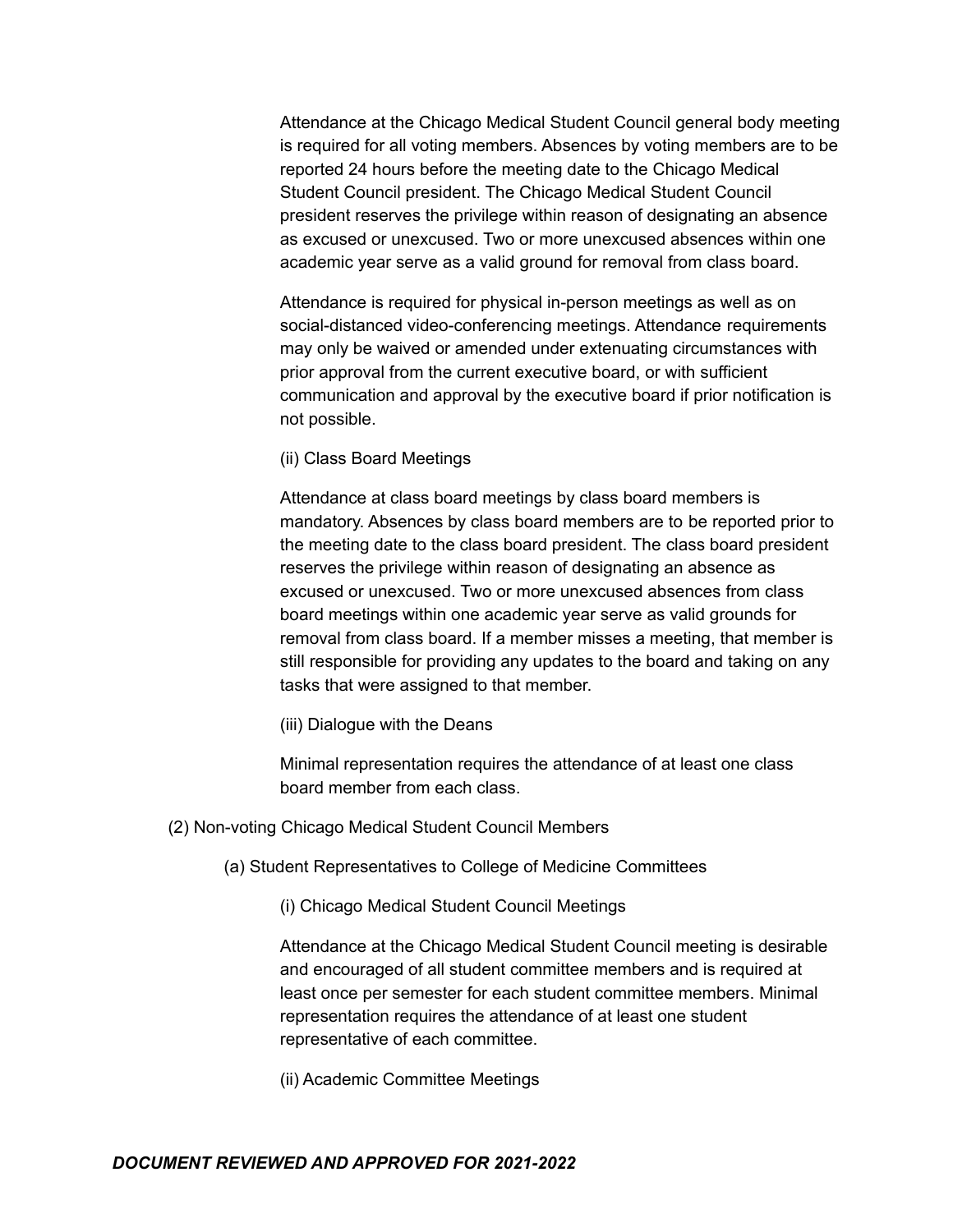Attendance at academic committee meetings by appointed student representatives is mandatory. Absences by committee members are to be reported immediately to the appropriate Chicago Medical Student Council Vice-President to allow reasonable time to procure a replacement. Two or more unexcused absences from academic committee meetings within one academic year serve as valid grounds for removal from that Chicago Medical Student Council academic committee. Those students who represent Chicago Medical Student Council and wish to attend committee meetings must be approved in advance by the chairman of that committee and the appropriate Chicago Medical Student Council Vice-President. If they wish to attend the meeting as regular students, permission must be obtained from the committee chairman only.

(iii) Dialogue with the Deans

Attendance at least one Dialogue with the Deans per academic year is mandatory for each student committee representative. Minimal representation requires the attendance of at least one student representative of each committee.

(b) Student Organization Representatives

In order to maintain active affiliation status, an organization must send a representative to three of four Chicago Medical Student Council general body meetings each semester. In addition, organizations must send a representative to the fall and spring student organization orientations.

Attendance is required for physical in-person meetings, as well as social-distanced video-conferencing meetings. Attendance requirements may only be waived or amended under extenuating circumstances with prior approval from the current executive board, or with sufficient communication and approval by the executive board if prior notification is not possible.

Any issues with recording attendance must be communicated within 24 hours of the meeting in question in order to have attendance counted. Notification must be sent to the Secretary of College of Medicine Student Council and confirmation must be received to ensure attendance is counted. If there are any concerns with attendance or unexcused absences, it is the responsibility of the Student Organization to contact the Vice President of Student Life to resolve the issue. It is the discretion of the Vice President of Student Life to approve or deny any waivers. If disputes arise, a simple majority of the Chicago Medical Student Council executive board can approve or deny alterations to attendance requirements under extenuating circumstances.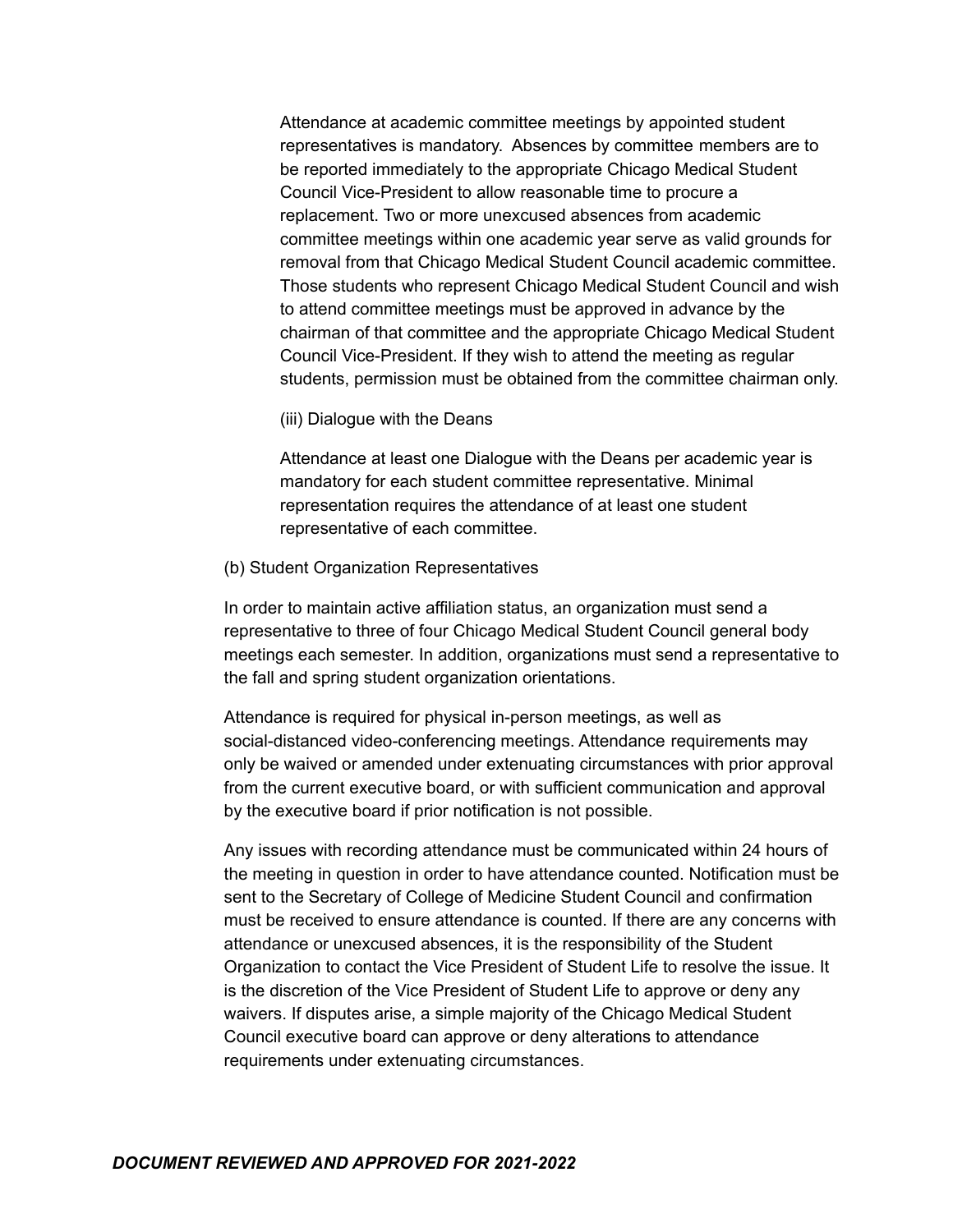(c) Immediate Past Class Presidents

Immediate Past Class Presidents are encouraged to attend all Chicago Medical Student Council meetings; however, attendance is not mandatory.

(d) President of UMSC

The President of the UMSC is encouraged to attend all Chicago Medical Student Council meetings; however, attendance is not mandatory as long as at least one class UMSC representative or the VP of Communication is present.

# **ARTICLE VIII: Chicago Medical Student Council OFFICE USAGE**

The Chicago Medical Student Council office will serve as a central organizational center for any council activities and responsibilities. Key access to the Chicago Medical Student Council office will be given to the Chicago Medical Student Council president, Chicago Medical Student Council vice-presidents, Chicago Medical Student Council treasurer, Chicago Medical Student Council head alumni representative, Chicago Medical Student Council secretary, and to each class President. Additional access may be granted with approval of the Chicago Medical Student Council President. Maintenance of the Chicago Medical Student Council office will be done in good faith by the above noted users. The Chicago Medical Student Council Executive Board, in particular the Chicago Medical Student Council President, Vice President of Student Life, and Secretary reserve the right to revoke Chicago Medical Student Council office privileges to any individual found not in compliance with the annually posted rules and regulations of the Chicago Medical Student Council office.

# **ARTICLE IX: Chicago Medical Student Council AWARDS**

Section 1: The Frank T. Sparks Memorial Award for Excellence in Medical Education Support **Staff** 

This award promotes and recognizes the outstanding contributions of the late Frank T. Sparks to the area of medical education by a support staff member. Nominations will be solicited from members of the Chicago campus student body by March. A recipient will be chosen each year by the April Chicago Medical Student Council general body meeting via electronic ballot open to all enrolled students in the College of Medicine; a plurality will determine the recipient. The Chicago Medical Student Council will present a suitable token of appreciation to the recipient of the award.

Section 2: The C. Thomas Bombeck Award for Excellence in Medical Education

This award promotes and recognizes the outstanding contributions of the late C. Thomas Bombeck to the area of medical education by a faculty member by March. A faculty recipient will be chosen each year by the April Chicago Medical Student Council general body meeting via electronic ballot open to all enrolled students in the College of Medicine; a plurality will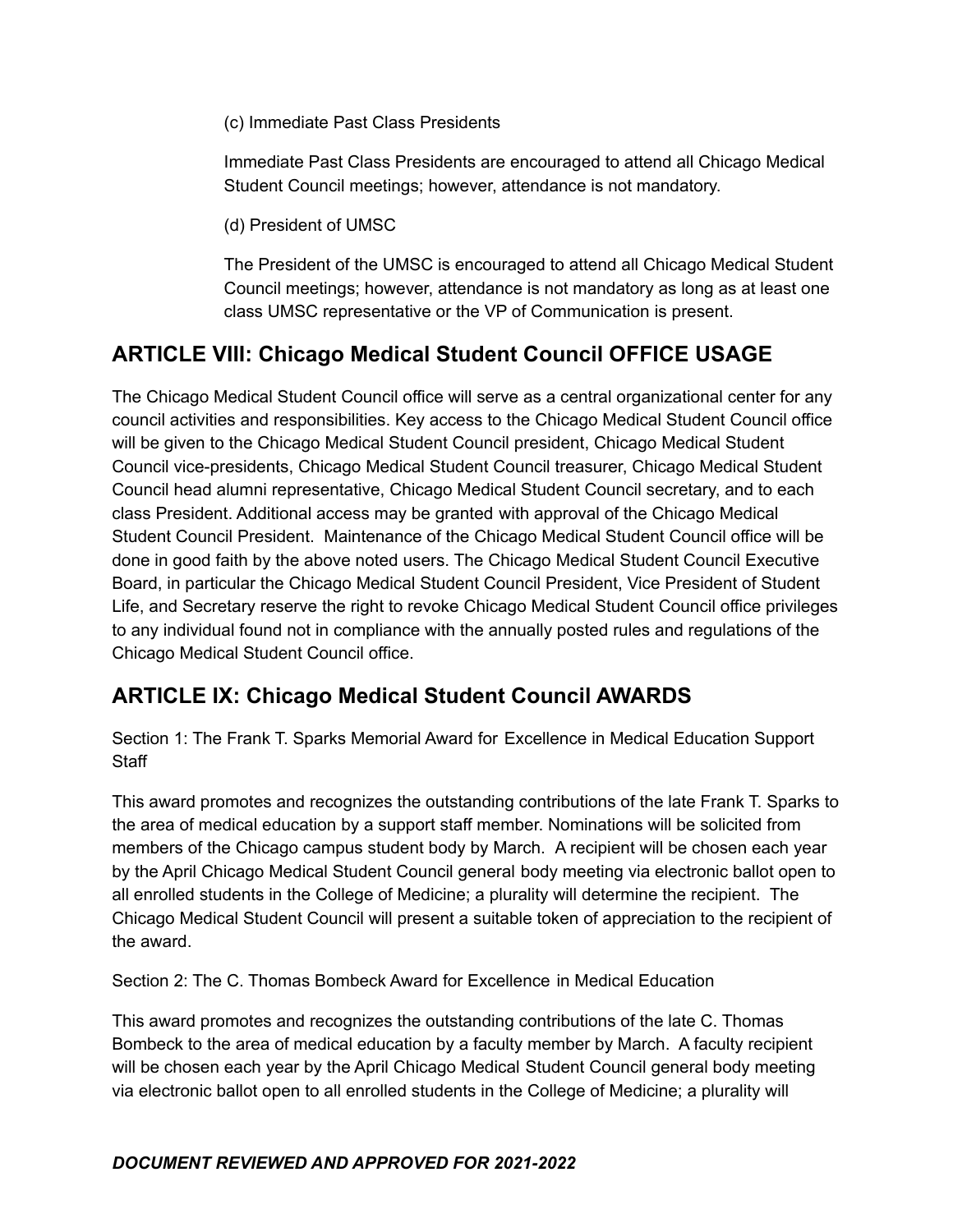determine recipient. The winner of the current year's Bombeck award will be ineligible to be nominated for two years. The Chicago Medical Student Council will present a suitable token of appreciation to the recipient of the award at the College of Medicine commencement, or at another appropriate venue as decided by the Chicago Medical Student Council Executive Board.

# Section 3: The Abbas Hyderi Leadership Award

This award recognizes two members in each class who have displayed outstanding student leadership and advocacy during their careers at the UICOM-Chicago. Nominations will be solicited from members of the Chicago campus student body in March via electronic ballot open to all enrolled students in the College of Medicine; a plurality will determine the recipients. The Chicago Medical Student Council will present a suitable token of appreciation to the recipients of the award.

# Section 4: The Dr. Maria Devens Memorial Award

The Dr. Maria Devens Memorial Award seeks to honor those individuals who promote interpersonal cooperation and aim to alleviate the psychosocial stressors associated with medical training through their actions. Students are invited to nominate any peers, faculty, or staff members who they have witnessed engage in such an action, no matter whether the action affects two people or two hundred. The award seeks to honor the memory of Dr. Devens, who devoted much of her research to educating students and residents about sources of stress within the medical profession and promoting attention to personal well-being during medical training. Nominations will be solicited in the spring each academic year and a recipient will be chosen through a selection committee composed of individuals from the Chicago Medical Student Council Executive Board, each Class Board, and one representative from the Department of Family Medicine. The Devens Memorial Award will be awarded at most once per academic year, but if a deserving recipient is not found by the selection committee, it may not be awarded each year.

# Section 5: Outstanding Student Organization Award

The Outstanding Student Organization Award seeks to honor one student organization through the College of Medicine that has gone above and beyond in terms of service to the student body and community by holding events on campus. Nominations will be solicited from members of the Chicago campus student body in March via electronic ballot open to all enrolled students in the College of Medicine; a plurality will determine the recipients. The Chicago Medical Student Council will present a certificate to all executive board members and the faculty advisor of the student organization.

# **ARTICLE X: REVIEW OF Chicago Medical Student Council CONSTITUTION**

At any time, changes to this constitution can be introduced by any Chicago Medical Student Council member. The changes must be approved by a 2/3 (18 votes) majority of all Chicago

# *DOCUMENT REVIEWED AND APPROVED FOR 2021-2022*